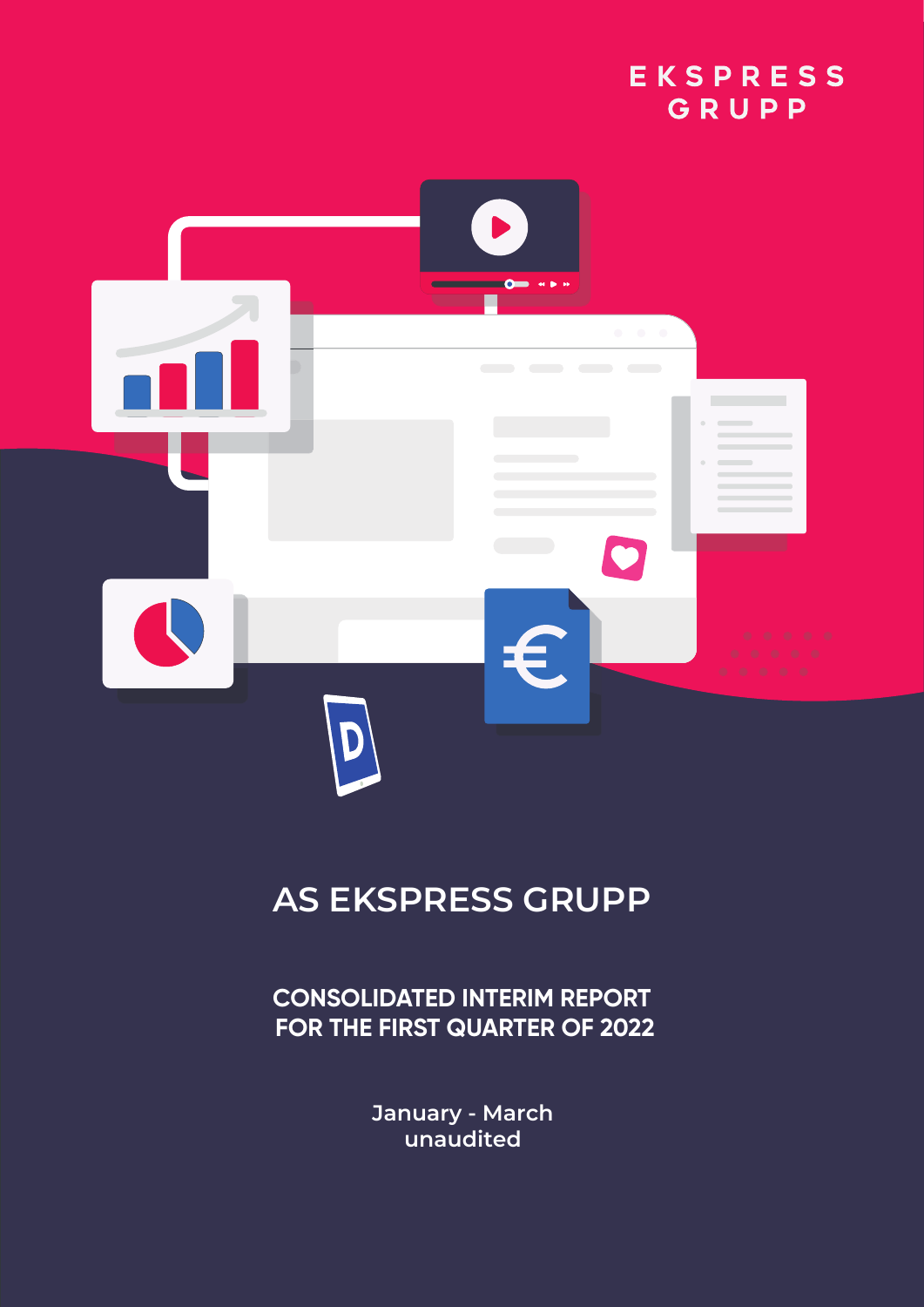# <span id="page-1-0"></span>**TABLE OF CONTENTS**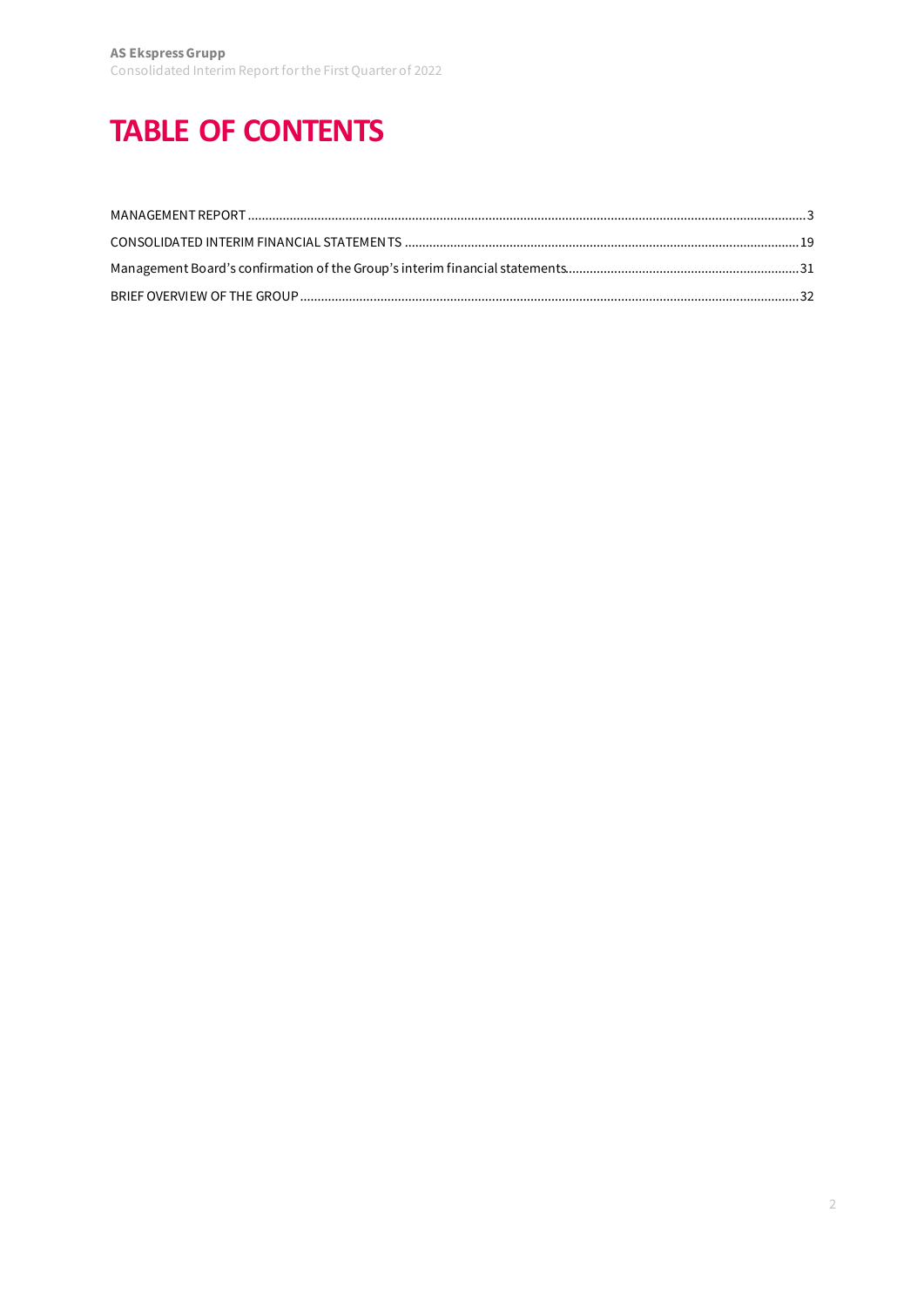# <span id="page-2-0"></span>**MANAGEMENT REPORT**

## SUMMARY OF RESULTS

### **Q1 2022 in comparison with Q1 2021 (continuing operations):**

- Sales revenue EUR 13.4 million (EUR 11.0 million) +22%
- $\triangleright$  The share of digital revenue of group's revenue 78% (70%)
- $\triangleright$  Digital subscriptions in Baltics 146 thousand (97 thousand) +50%
- EBITDA EUR 0.62 million (EUR 0.60 million) +3%
- $\triangleright$  Net loss EUR -0.51 million (EUR -0.45 million)
- Earnings per share EUR -0.02 (EUR -0.01)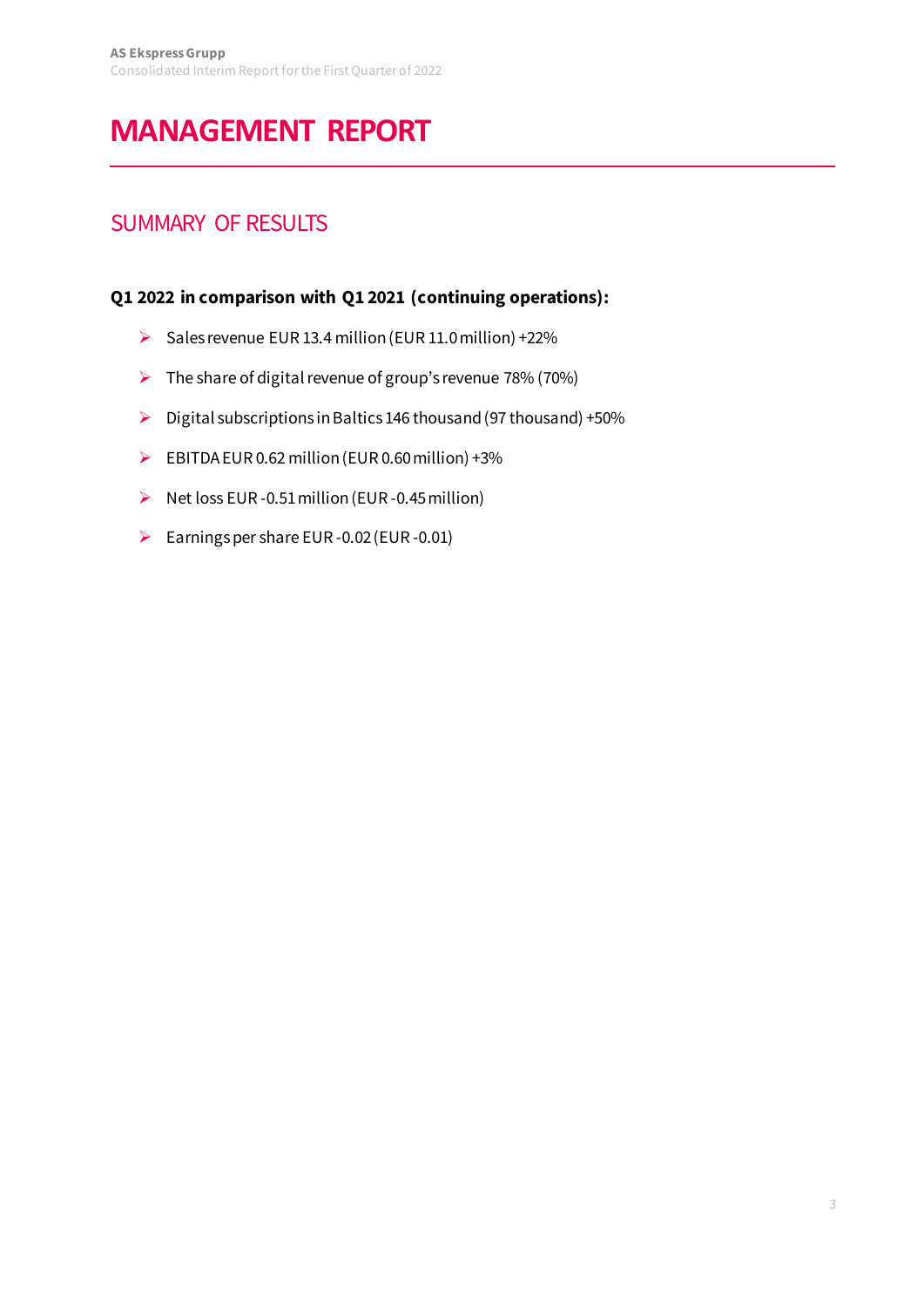## [MANAGEMENT'S COMMENTS](#page-1-0)

**In the 1st quarter of 2022, the revenue of AS Ekspress Grupp increased by 22% to EUR 13.4 million and EBITDA increased by 3% to EUR 0.62 million. Due to the seasonality of the Group's business, as expected the Group's net loss in the 1st quarter of 2022 totalled EUR 0.51 million. Digital revenue contributed 78% to the Group's total revenue at the end of March. Digital revenue increased by 36% as compared to the same period last year.** 

The Group's performance in the 1<sup>st</sup> quarter met expectations: the consolidated revenue totalled EUR 13.4 million (1<sup>st</sup> quarter 2021: EUR 11.0 million), increasing by 22% as compared to the previous year. Revenue growth in the 1<sup>st</sup> quarter was primarily attributable to the growth in online advertising and digital subscription revenue. The total advertising market has not changed substantially in terms of its size as compared to the previous year, but the online advertising market has continued to grow as compared to traditional media channels. Revenue growth was as expected but it was still negatively impacted by Russia's offensive in Ukraine due to which several planned campaigns were postponed by advertising customers, primarily in Lithuania and Latvia. The wider impact of the war on the economies of the Baltic States is currently difficult to predict. The revenue of Geenius Meedia that was acquired at the end of 2021 totalled EUR 0.5 million in the 1st quarter, i.e. contributing ca 5% to the Group's sales.

The number of the digital subscriptions of AS Ekspress Grupp increased by 50% by the end of March 2022 as compared to the same period last year and totalled 146 thousand. Õhtuleht and Delfi Lithuania demonstrated the strongest growth. The growth of digital subscriptions also met expectations, but the number of subscribers increased at the end of February, because during turbulent times in the world, the readers are more interested in high-quality and objective journalism.

## **146k digital subscriptions (+50%)**

The earnings before interest, tax, depreciation and amortisation (EBITDA) of Ekspress Grupp totalled EUR 0.62 million in the 1<sup>st</sup> quarter which is 3% more as compared to the same period in 2021. Due to the seasonality of the business, the Group incurred a net loss of EUR 0.51 million in the 1<sup>st</sup> quarter. In the 1<sup>st</sup> quarter, the financial aid to Ukraine in the amount of EUR 0.09 million was recognised as a one-off expense. Operating expenses increased by EUR 2.54 million (22%) in the 1<sup>st</sup> quarter of which staff costs made up EUR 1.78 million (29%). In the 1<sup>st</sup> quarter, the number of employees increased by 18%, i.e. by 132 people, 46 employees of whom came from OÜ Geenius Meedia acquired at the end of 2021 and 86 employees from other media companies in Estonia, Latvia and Lithuania. In addition to the pressure on wages due to the general price inflation, the employee-related cost base has increased on account of additional expenditures of the editorial offices covering the warfare in Ukraine.

Due to the military operation launched in Ukraine on 24 February, the editorial offices in all our media companies are working 24/7. This will put enormous pressure on the work of the editorial offices as well as journalists. Our editorial offices are used to covering crises, and their work wasreorganised quickly and efficiently.Special Russianlanguage portals targetingUkrainian refugees were launched operatively in Estonia, Latvia and Lithuania. The real estate porta[l Kinnisvara24.ee](https://kinnisvara24.delfi.ee/) that is co-owned by Ekspress Grupp developed as special real estate environment at the request of the Ministry of Social Affairs for the refugees who wish to find accommodation, and for the people of Estonia who wish to advertise accommodation for the Ukrainian refugees.

At the beginning of March, AS Ekspress Grupp, AS Postimees Grupp and AS Eesti Post operating under the trademark of Omniva concluded a contract, according to which Omniva will acquire all shares of AS Express Post from the media houses. Before entry into force, the transaction needs to be approved by the Estonia Competition Authority that has up to 5 months to develop a position. The operations of several parallel home delivery networks are getting more complicated in Estonia each year, despite continuous improvements of efficiency in both delivery organisations and state subsidies in rural areas. The Group is keen on offering affordable newspaper subscriptions for as long as possible, and in a country the size of Estonia, the merger of postal companies is the only possible outcome. As a result of the merger of Express Post and Omniva, a larger and stronger postal organisation will be established, from which all parties will gain, primarily the subscribers of newspapers and magazines.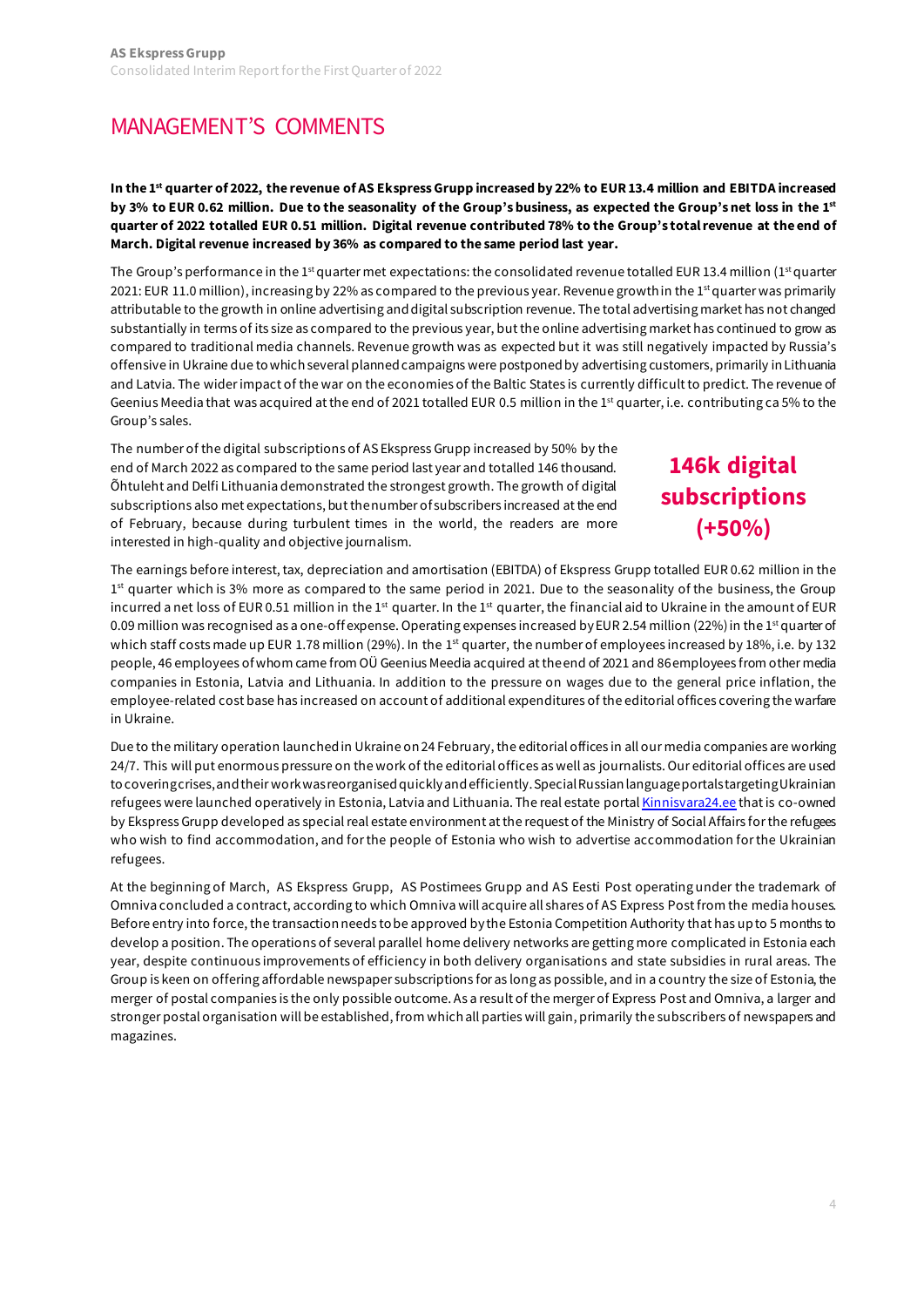## [STRATEGY AND GOALS OF THE GROUP](#page-1-0)

### Mission – to serve democracy

### Our goals

- $\triangleright$  Produce award-winning content, appreciated by our readers and media experts alike
- $\triangleright$  Be the leading digital publisher in Baltics (in terms of digital subscriptions, user time spent and number of real users)
- $\triangleright$  Maintain our quality paper-based media products for the audiences who value this format
- $\triangleright$  To act with social responsibility in mind and build strong and trusted brands
- $\triangleright$  Increase the value of the company for our shareholders

### Group strategy

Ekspress Grupp continues focusing on the organic growth of the existing digital business as well as finding opportunities to increase its business volumes through acquisitions. The Group's goal is to increase the company's value by creating a synergy between the new businesses acquired and current media operations.

In the digital media segment, we are implementing a strategy of rapid growth, the goals of which are market development and at the same time increasing market share. In the printed media, we monitor cost efficiency and offer the highest quality journalism in the market. The Group is strengthening its existing core businesses with investments in organic growth and also increases the share of digital revenues through other digital businesses that potentially offer good synergies with the media. The growth of both the media and the supporting digital businesses is supported by financially optimal distribution of investments, moderate use of leverage and dividend policy that takes into accountthe growth objectives.

To implement the Group's strategy, our goal remains production of award-winning content valued by our readers and media experts alike while being a leading digital publisher in the Baltic States both in terms of digital subscriptions,the time spent online and the number of actual users. We wish to continue providing high-quality printed media in the market for those readers who value this format.

The Group's long-term strategic financial targets set by the Supervisory Board are related to business growth, digitalisation, profitability, and ability to pay dividends. The targets are based on the changes in the operating environment, the competitive landscape, and the progress of the transformation strategy.

### Ekspress Grupp long-term strategic financial targets

| Target by end of 2026            | 2026 target | 2021 actual |
|----------------------------------|-------------|-------------|
| Digital subscriptions in Baltics | >340000     | 134 947     |
| Share of digital revenues        | $>85\%$     | 76%         |
| EBITDA margin                    | >15%        | 15%         |
| Dividend pay-out rate            | 30%         | 37%         |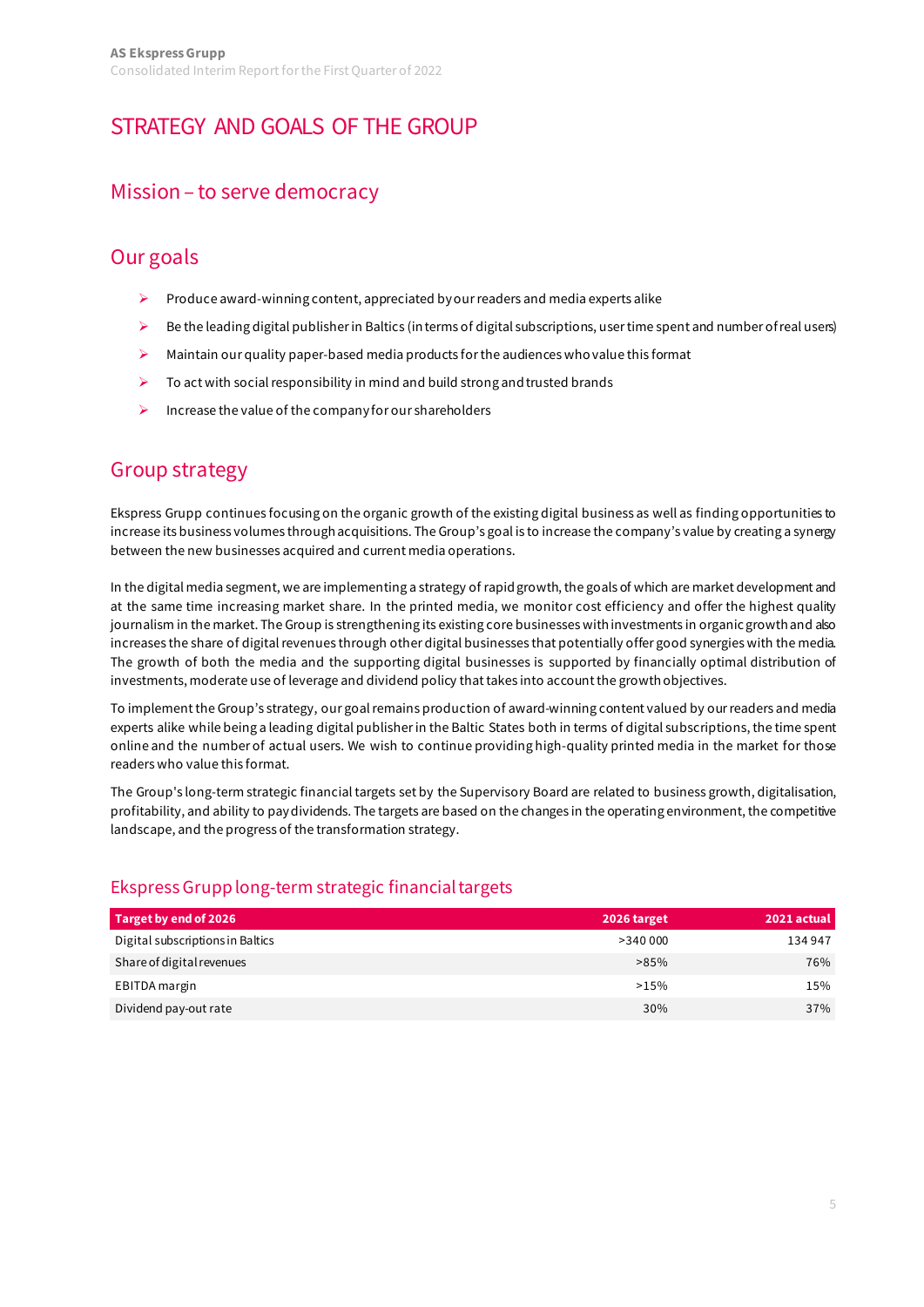## [Q1 RESULTS](#page-1-0)



#### **REVENUE**

In the 1<sup>st</sup> quarter of 2022, the consolidated revenue totalled EUR 13.4 million (1<sup>st</sup> quarter 2021: EUR 11.0 million). Revenue increased by 22% year-over-year in the 1<sup>st</sup> quarter. Both online advertising as well as digital subscriptions revenue contributed to this growth. The share of the Group's digital revenue in the total revenue was 78% at the end of the 1<sup>st</sup> quarter of 2022 (at the end of the 1<sup>st</sup> quarter 2021: 70% of total revenue). Digital revenue increased by 36% as compared to the same period last year.

#### **PROFITABILITY**

In the 1st quarter of 2022, the consolidated EBITDA totalled EUR 0.62 million (1st quarter 2021: EUR 0.60 million). In the 1st quarter of 2022, EBITDA increased by 3% as compared to the previous year and the EBITDA margin was 5% (1<sup>st</sup> quarter 2021: 5%). In the 1<sup>st</sup> quarter of 2022, the consolidated net loss totalled EUR -0.51 million (1<sup>st</sup> quarter 2021: EUR -0.45 million).

#### **EXPENSES**

In the 1<sup>st</sup> quarter of 2022, the cost of goods sold, marketing, and general and administrative costs totalled EUR 13.84 million (1st quarter 2021: EUR 11.30 million). In the 1st quarter of 2022, operating expenses increased by EUR 2.54 million (22%), of which staff costs were EUR 1.78 million (29%). In the 1<sup>st</sup> quarter of 2022, the number of employees increased by 18% (+132 employees, incl. 46 employees from the acquisition of OÜ Geenius Meedia at the end of 2021 and 86 employees from other media companies in Estonia, Latvia and Lithuania). In addition to the pressure on wages due tothe general price inflation, the employee-related cost base has increased on account of additional expenditures of the editorial offices covering the warfare in Ukraine.

In the 1<sup>st</sup> quarter, the financial aid to Ukraine in the amount of EUR 0.09 million was recognised as a one-off expense.

#### **CASH POSITION**

At the end of the reporting period, the Group had available cash in the amount of EUR 8.9 million and equity in the amount of EUR 53.2 million (57% of total assets). The comparable data as of 31 March 2021, including the printing services segment, were EUR 4.6 million and EUR 54.1 million (58% of total assets), respectively. As of 31 March 2022, the Group's net debt was EUR 12.7 million (31 December 2021: EUR 11.3 million).

In the 1<sup>st</sup> quarter of 2022, the Group's cash flows from operating activities totalled EUR 0.54 million (1<sup>st</sup> quarter 2021: EUR 0.54 million, incl. printing services segment).

In the 1<sup>st</sup> quarter of 2022, the Group's cash flows from investing activities totalled EUR -1.80 million (1<sup>st</sup> quarter 2021: EUR -0.70 million), of which EUR -1,63 million was related to development and acquisition of property, plant and equipment and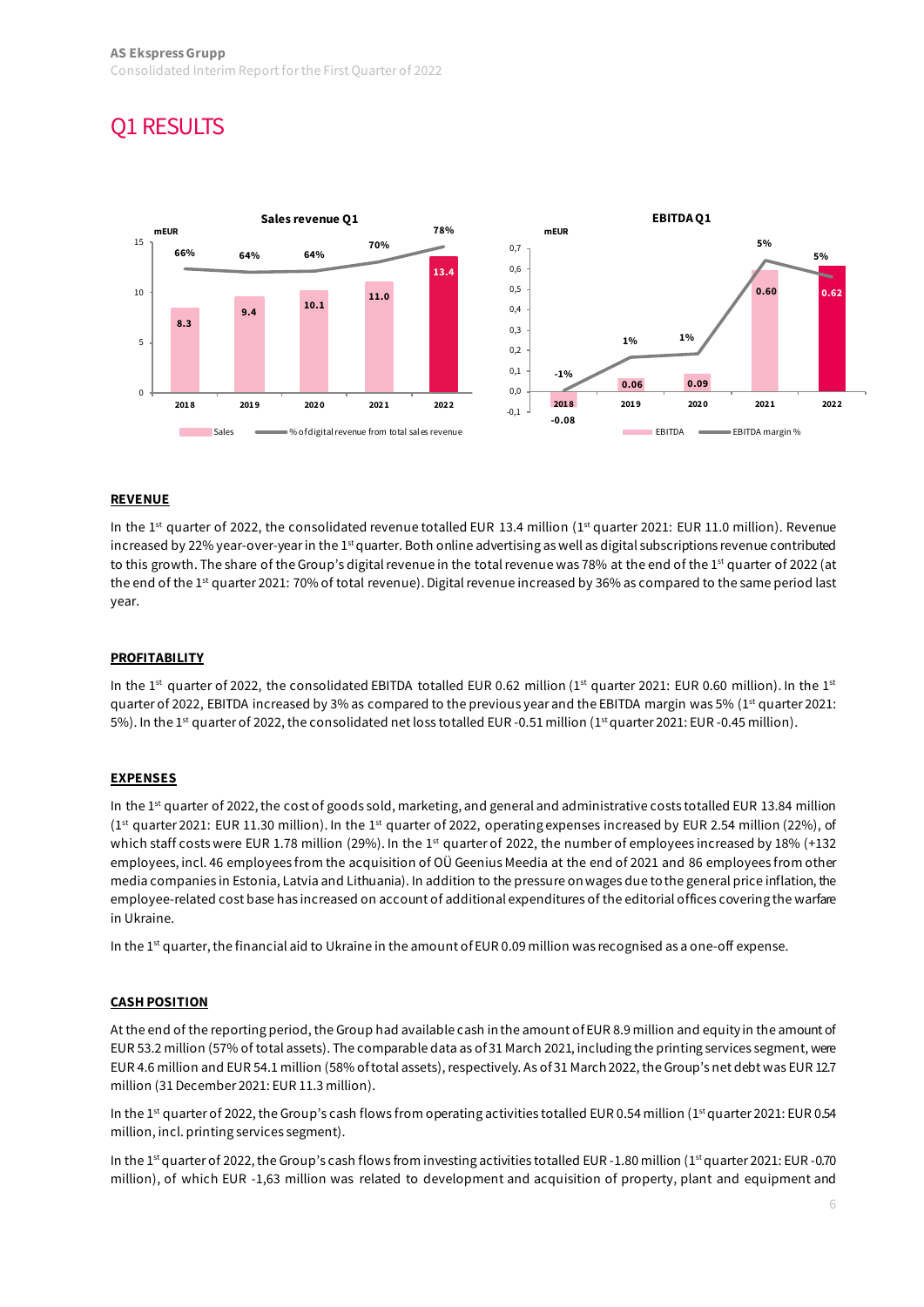intangible assets, indicating higher investments in products and technologies. In the 1<sup>st</sup> quarter, the Group invested EUR -1.18 million in new LED screens, partly to be funded with a finance lease in the 2<sup>nd</sup> and 3<sup>rd</sup> quarter of 2022.

In the 1<sup>st</sup> quarter of 2022, the Group's cash flows from financing activities totalled EUR -0.82 million (1<sup>st</sup> quarter 2021: EUR -1.54 million). Financing activities were primarily related to the net changes in borrowings and principal payments of the lease liability, where the changes made to SEB loan contracts entered into in summer 2021 had a positive impact. In the 1<sup>st</sup> quarter of 2021, treasury shares were purchased in the amount of EUR 0.42 million.

### **DIVIDENDS**

In February 2022, the Management Board of the Group made a proposal to the shareholders to distribute dividends from the net profit of 2021 in the amount of 5 euro cents per share, i.e. in the total amount of EUR 1.51 million. As of 28.04.2022, the shareholders Hans Luik and HHL Rühm OÜ have submitted a new draft resolution to pay dividends of 8 euro cents per share, i.e. in the total amount of EUR 2.42 million. The decision on dividend distribution will be made at the General Meeting of Shareholders on 2 May 2022.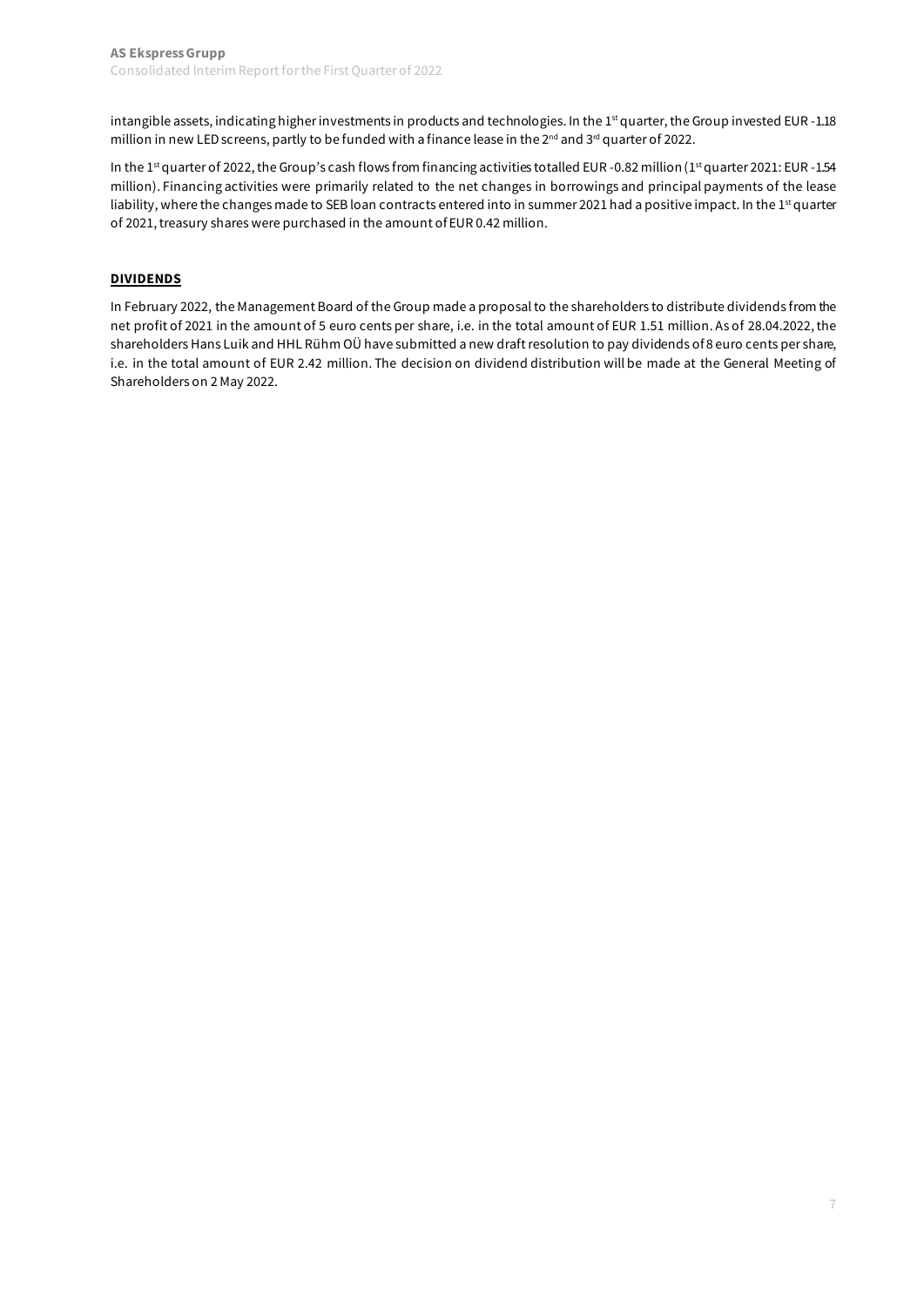## **FINANCIAL INDICATORS AND RATIOS**

| <b>Performance indicators</b><br>(EUR thousand)             | Q1 2022 | Q1 2021 | Change % | <b>12 months 2021</b> |
|-------------------------------------------------------------|---------|---------|----------|-----------------------|
| <b>Continuing operations</b>                                |         |         |          |                       |
| For the period                                              |         |         |          |                       |
| Sales revenue                                               | 13426   | 11002   | 22%      | 53516                 |
| <b>EBITDA</b>                                               | 616     | 596     | 3%       | 8240                  |
| <b>EBITDA margin (%)</b>                                    | 4.6%    | 5.4%    |          | 15.4%                 |
| Operating profit /(loss)                                    | (332)   | (211)   | $-57%$   | 4864                  |
| Operating margin (%)                                        | $-2.5%$ | $-1.9%$ |          | 9.1%                  |
| Interest expenses                                           | (169)   | (181)   | 7%       | (709)                 |
| Profit /(loss) of joint ventures under the equity<br>method | (133)   | (107)   | $-25%$   | (281)                 |
| Net profit /(loss) from continuing operations               | (512)   | (445)   | $-15%$   | 4133                  |
| Net margin (%) - continuing operations                      | $-3.8%$ | $-4.0%$ |          | 7.7%                  |
| Return on assets (ROA) (%)                                  | 2.2%    | 3.2%    |          | 2.4%                  |
| Return on equity (ROE) (%)                                  | 3.7%    | 5.7%    |          | 4.1%                  |
| Earnings per share (euro) - continuing operations           |         |         |          |                       |
| Basic earnings per share                                    | (0.02)  | (0.01)  |          | 0.14                  |
| Diluted earnings per share                                  | (0.02)  | (0.01)  |          | 0.13                  |

| <b>Balance sheet (EUR thousand)</b> | 31.03.2022 | 31.12.2021 | Change % |
|-------------------------------------|------------|------------|----------|
| As of the end of the period         |            |            |          |
| Current assets                      | 18787      | 20553      | $-9%$    |
| Non-current assets                  | 74 801     | 73 705     | $1\%$    |
| <b>Total assets</b>                 | 93587      | 94 258     | $-1\%$   |
| incl. cash and cash equivalents     | 8878       | 10 962     | $-19%$   |
| incl. goodwill                      | 45 701     | 45576      | 0%       |
| <b>Current liabilities</b>          | 20913      | 20 947     | $0\%$    |
| Non-current liabilities             | 19447      | 19619      | $-1\%$   |
| <b>Total liabilities</b>            | 40 361     | 40 5 66    | $-1\%$   |
| incl. borrowings                    | 21 601     | 22219      | $-3%$    |
| <b>Equity</b>                       | 53 2 2 7   | 53 692     | $-1\%$   |
| Net debt                            | 12723      | 11257      | 13%      |
| <b>Total capital</b>                | 65950      | 64950      | 2%       |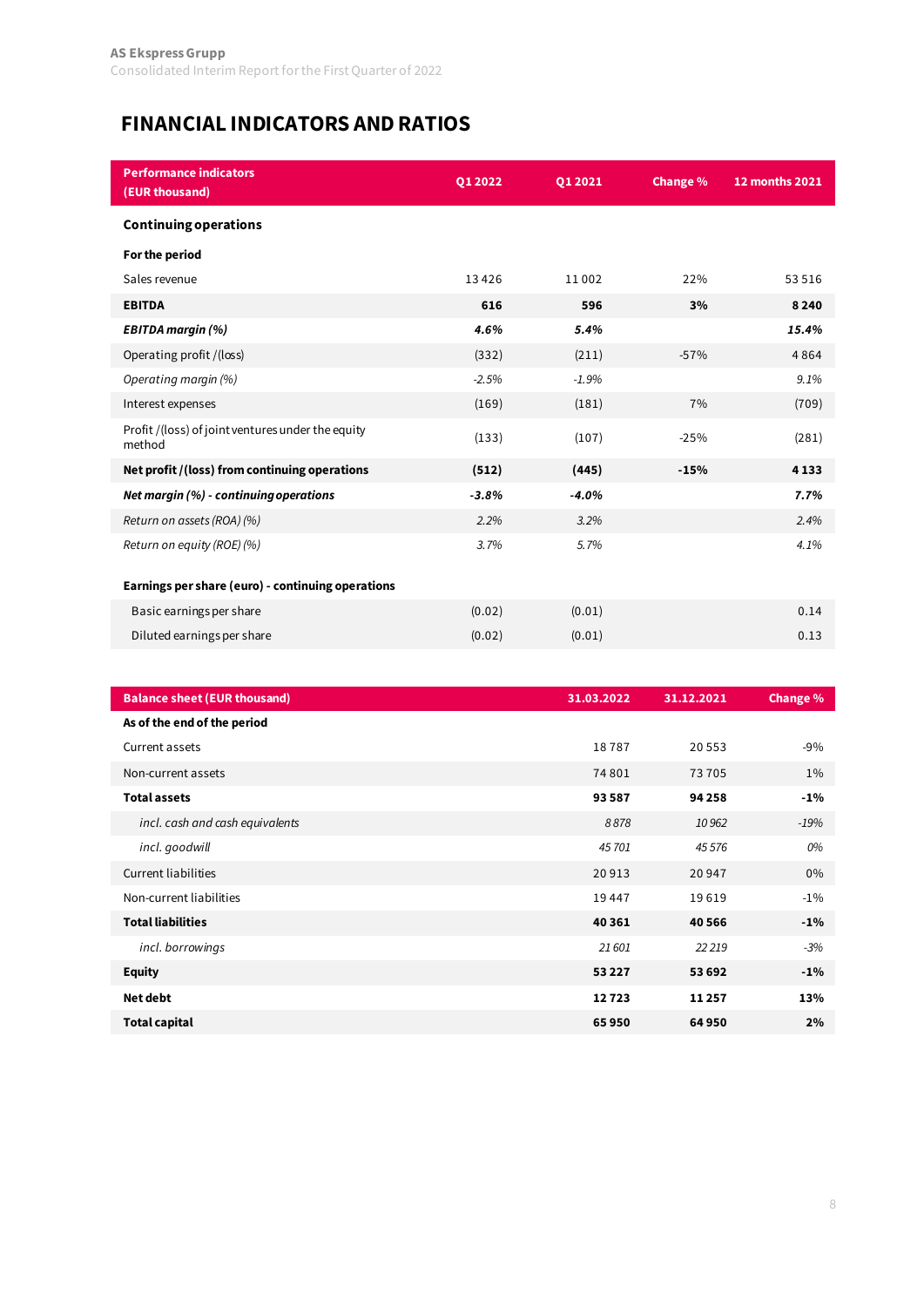### **AS Ekspress Grupp**  [Consolidated Interim Report for the First Quarter of 2022](#page-1-0)

| <b>Financial ratios (%)</b> | 31.03.2022 | 31.12.2021 | Change % |
|-----------------------------|------------|------------|----------|
| Equity ratio (%)            | 57%        | 57%        | $0\%$    |
| Debt to equity ratio (%)    | 41%        | 41%        | 0%       |
| Debt to capital ratio (%)   | 19%        | 17%        | 11%      |
| Total debt/EBITDA ratio     | 2.62       | 2.70       | $-3%$    |
| Liquidity ratio             | 0.90       | 0.98       | $-8%$    |
|                             |            |            |          |

| Formulas used to calculate the financial ratios |                                                                                                                                                                              |
|-------------------------------------------------|------------------------------------------------------------------------------------------------------------------------------------------------------------------------------|
| EBITDA                                          | Earnings before interest, tax, depreciation and amortisation. EBITDA does<br>not include any impairment losses recognised during the period or result<br>from restructuring. |
| EBITDA margin (%)                               | EBITDA/sales x 100                                                                                                                                                           |
| Operating margin (%)                            | Operating profit / sales x100                                                                                                                                                |
| Net margin (%) - continuing operations          | Net profit from continuing operations in financial statements/sales x100                                                                                                     |
| Earnings per share                              | Net profit attributable to owners of the parent / weighted average number<br>of ordinary shares outstanding during the period                                                |
| Diluted earnings per share                      | Net profit attributable to owners of the parent / (weighted average number<br>of ordinary shares outstanding during the period + number of all<br>potentially issued shares) |
| Equity ratio (%)                                | Equity/ (liabilities + equity) $x100$                                                                                                                                        |
| Debt to equity ratio (%)                        | Interest bearing liabilities / equity x 100                                                                                                                                  |
| Debt to capital ratio (%)                       | Interest bearing liabilities - cash and cash equivalents (net debt) /(net debt<br>$+$ equity) x 100                                                                          |
| Total debt/EBITDA ratio                         | Interest bearing borrowings /trailing twelve months EBITDA                                                                                                                   |
| Liquidity ratio                                 | Current assets / current liabilities                                                                                                                                         |
| Return on assets ROA (%)                        | Trailing twelve months net profit / average assets x 100                                                                                                                     |
| Return on equity ROE (%)                        | Trailing twelve months net profit /average equity x 100                                                                                                                      |

Due to the disposal of the 100% holding in the subsidiary Printall AS in September 2021, the printing services segment is recognised as a discontinued operation in the consolidated financial statements. The revenue and expenses of the discontinued operation areshown in a separated line of the consolidated statement of comprehensive income "Gain/loss from discontinued operation".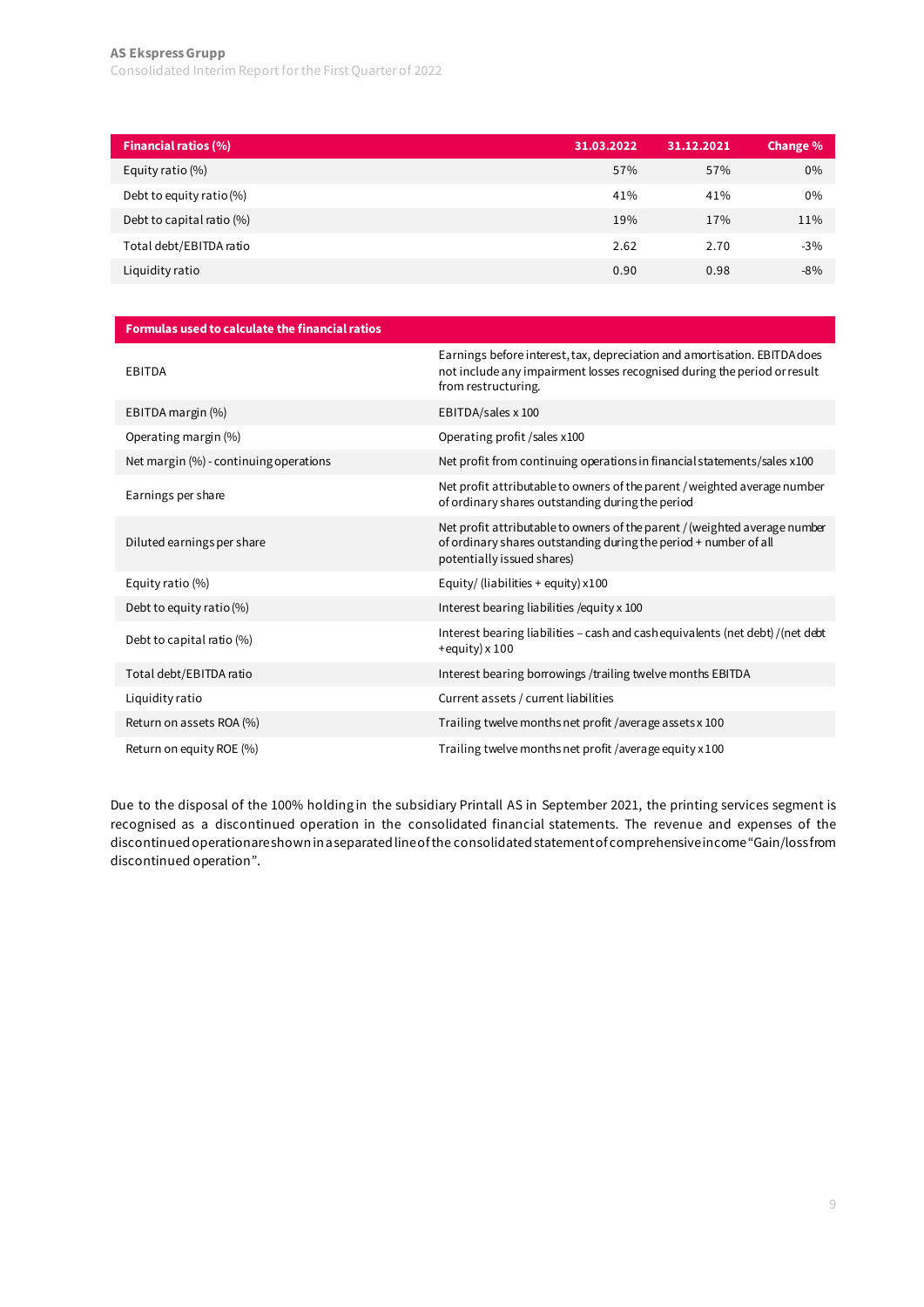### **SEGMENT OVERVIEW**



Starting from September 2021, the Group is operating only in one continuing business area - the media segment.



### **Key financial indicators for segments**

| (EUR thousand)                                     |         |          | <b>Sales</b> |                       |
|----------------------------------------------------|---------|----------|--------------|-----------------------|
|                                                    | 01 2022 | 01 20 21 | Change %     | <b>12 months 2021</b> |
| Media segment                                      | 13081   | 10656    | 23%          | 52093                 |
| incl. revenue from all digital and online channels | 10 434  | 7663     | 36%          | 40 453                |
| % of revenue from all digital and online channels  | 80%     | 72%      |              | 78%                   |
| Corporate functions                                | 1092    | 1052     | 4%           | 4 1 1 8               |
| Inter-segment eliminations                         | (747)   | (706)    |              | (2695)                |
| <b>TOTAL GROUP</b>                                 | 13426   | 11002    | 22%          | 53516                 |
| % of revenue from all digital and online channels  | 78%     | 70%      |              | 76%                   |

| (EUR thousand)             | <b>EBITDA</b> |          |          |                       |
|----------------------------|---------------|----------|----------|-----------------------|
|                            | 01 20 22      | 01 20 21 | Change % | <b>12 months 2021</b> |
| Media segment              | 893           | 795      | 12%      | 8927                  |
| Corporate functions        | (230)         | (179)    | $-29%$   | (669)                 |
| Inter-segment eliminations | (46)          | (20)     |          | (18)                  |
| <b>TOTAL GROUP</b>         | 616           | 596      | 3%       | 8 2 4 0               |

| <b>EBITDA</b> margin | 01 20 22 | 01 2021 | 12 months 2021 |
|----------------------|----------|---------|----------------|
| Media segment        | 7%       | 7%      | 17%            |
| <b>TOTAL GROUP</b>   | 5%       | 5%      | 15%            |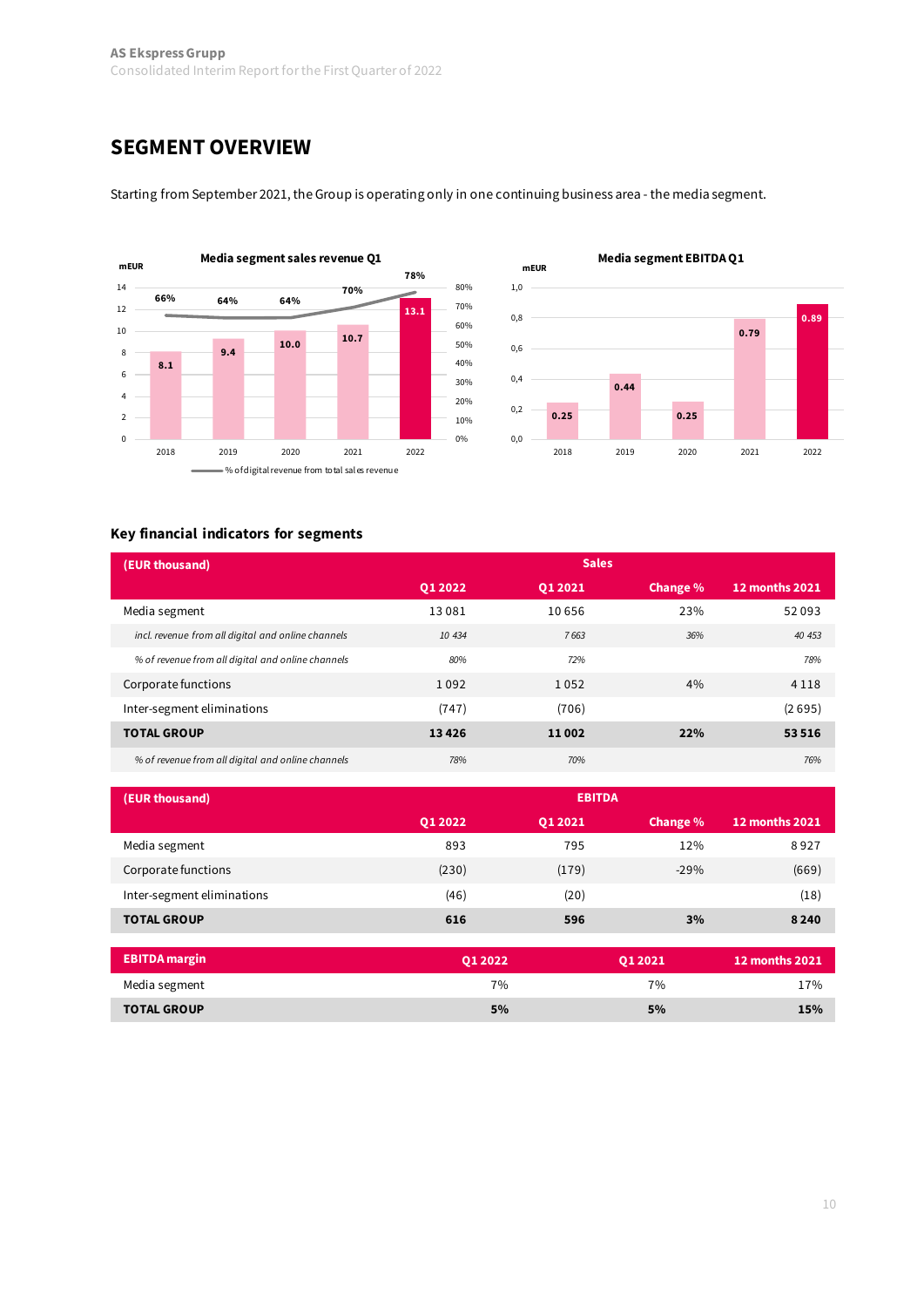### **MEDIA SEGMENT**

In the 1<sup>st</sup> quarter of 2022, media segment revenue totalled EUR 13.1 million (1<sup>st</sup> quarter 2021: EUR 10.7 million). Revenue increased by 23% as compared to the 1<sup>st</sup> quarter last year. The revenue growth in the 1<sup>st</sup> quarter is primarily attributable to the growth in online advertising and digital subscriptions. In terms of the total size, the advertising market has not significantly changed as compared to the same period last year. It is the online advertising market that has continued to grow as opposed to traditional media channels. In the 1<sup>st</sup> quarter, revenue growth was strong as compared to the previous year, but it has been still negatively impacted by the war Ukraine due to which several planned campaigns were postponed by advertising customers.

In the 1<sup>st</sup> quarter of 2022, the Group's digital revenue contributed 78% to total revenue.

The Latvian ticket sales business has been under various operational restrictions for almost two years. Since 1 March 2022, the Covid-19-related restrictions were eased and indoor events for up to 1000 visitors were allowed to be organised. The change had a positive impact on the revenue of the Latvian ticket business. However, in terms of the revenue for the 1<sup>st</sup> quarter of 2022, the business is still under moderate pressure as compared to the pre-Covid-19 period. From 1 April 2022, all restrictions were lifted in Latvia, which gives a good starting point to organise events at least in the summer months and in the period before the start of a new potential coronavirus wave.

Starting from April 2021, the Group entered the Estonian market with the ticket sales platfor[m Piletitasku](https://www.piletitasku.ee/et/) in Estonia. With the expansion of the ticket sales business into Estonia, the Group will continue its current strategy, the purpose of which is to increase the share of digital revenue, and identify synergies between new business lines and existing media activities. We wish to provide the most convenient platform both for ticket buyers as well as event organisers. The platform was well received in 2021 and the Group will continue its strategy and increase its market share in 2022.

The Latvian outdoor media company SIA D Screens that won the public tender in 2021 granting it the right to rent the real estate properties owned by the City of Riga, will actively continue development of the outdoor screen network. The contract enables the company to expand its network to more than 100 screens and participate in the market with both large and small screen networks that cover the most important roads in Riga. New screens will be installed by end of 2022. Until the setup of new screens, the cost base of the Latvian outdoor media company will be impacted by the rent payable to the City of Riga which in the  $1<sup>st</sup>$  quarter of 2022 totalled EUR 0.05 million.

In December 2021, the Group acquired a 100% ownership interest in the media company Geenius Meedia OÜ. The purpose of the acquisition is to grow the digital media business and expand into a niche which the Group's periodicals do not yet cover. The revenue of Geenius Meedia in the  $1<sup>st</sup>$  quarter of 2022 was EUR 0.5 million.

The joint venture Õhtuleht Kirjastus AS, a key media company on the Estonian market is recognised under the equity method and included as one line item within finance income in the Group's results. In the 1<sup>st</sup> quarter of 2022, the revenue of Õhtuleht Kirjastus AS totalled EUR 3.4 million (1<sup>st</sup> quarter 2021: EUR 3.3 million).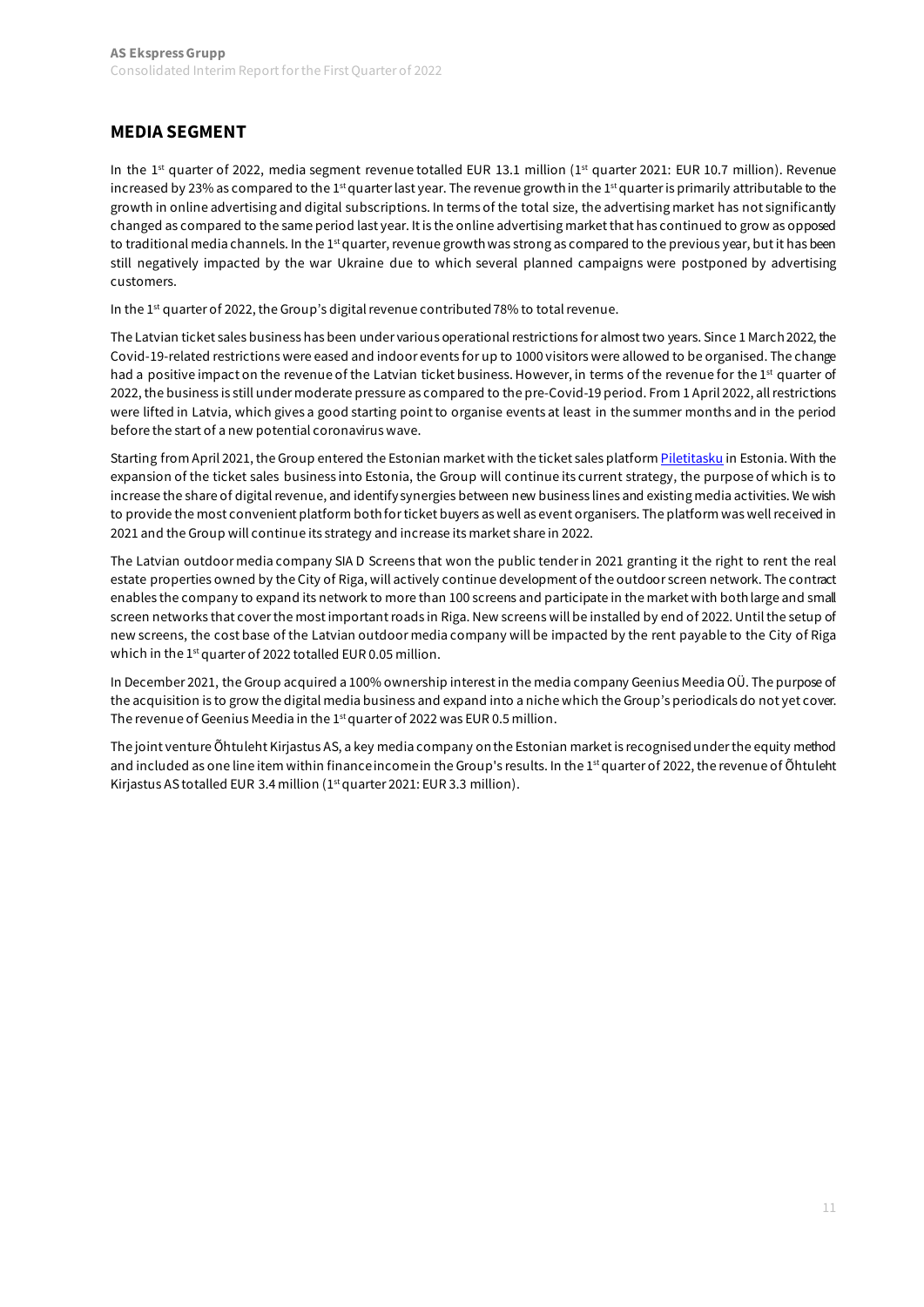### **DIGITAL SUBSCRIPTIONS**

#### Detailed overview of digital subscriptions:

| (number of subscriptions)   | 31.03.2022 | 31.12.2021 | change | 31.03.2021 | change |
|-----------------------------|------------|------------|--------|------------|--------|
| AS Ekspress Meedia          | 78799      | 74873      | 5%     | 59 183     | 33%    |
| AS Õhtuleht Kirjastus       | 23 9 35    | 20 9 9 2   | 14%    | 15 005     | 60%    |
| Geenius Meedia OÜ           | 4461       | 4 1 0 0    | 9%     | 2755       | 62%    |
| <b>Estonia total</b>        | 107 195    | 99965      | 7%     | 76943      | 39%    |
| Delfi AS (Latvia)           | 18060      | 17549      | 3%     | 10559      | 71%    |
| Delfi UAB (Lithuania)       | 20 550     | 17433      | 18%    | 9892       | 108%   |
| <b>Ekspress Grupp total</b> | 145 805    | 134 947    | 8%     | 97394      | 50%    |

#### **Digital subscriptions (group total)**



The number of digital subscriptions of AS Ekspress Grupp increased by 50% year-over-year in the Baltic States (8% in the 1st quarter) and totalled 145 805 at the end of March.

- The number of digital subscriptions of AS Ekspress Meedia that publishes the news portal Delfi, newspapers Eesti Päevaleht, Maaleht, Eesti Ekspress and several popular magazines increased by 33% year-over-year (5% in the 1st quarter) and totalled 78 799.
- $\triangleright$  The number of digital subscriptions of AS Õhtuleht, 50% of which is owned by Ekspress Grupp, increased by 60% year-over-year (14% in the 1<sup>st</sup> quarter) and totalled 23 935.
- The number of digital subscriptions of Geenius Meedia OÜ increased by 62% year-over-year (9% in the 1st quarter) and totalled 4 461.
- In Latvia, the number of digital subscriptions of Delfi A/S increased by 71% year-over-year (3% in the 1<sup>st</sup> quarter) and totalled 18 060.
- In Lithuania, the number of digital subscriptions of Delfi more than doubled year-over-year (18% in the 1st quarter) and totalled 20 550.

The number of digital subscribers of the key periodicals of Ekspress Grupp continued to grow in the 1<sup>st</sup> quarter of 2022. The Latvian and Lithuanian markets where the share of digital subscribers has been lower than in Estonia and hence their growth potential is higher, demonstrated the strongest growth. The growth in subscribers accelerated at the end of February this year because during the turbulent time in the world, the interest of readers in high-quality and objective journalism grows.

The Supervisory Board of Ekspress Grupp has set the company's long-term financial goal to increase the number of digital subscriptions in the Baltic States by 2.5 times by the end of 2026 as compared to 2021, i.e. to 340 000 subscribers. New digital subscribers are important for attaining the company's financial goals because in addition to the online advertising sales it provides a stable revenue base for the Group.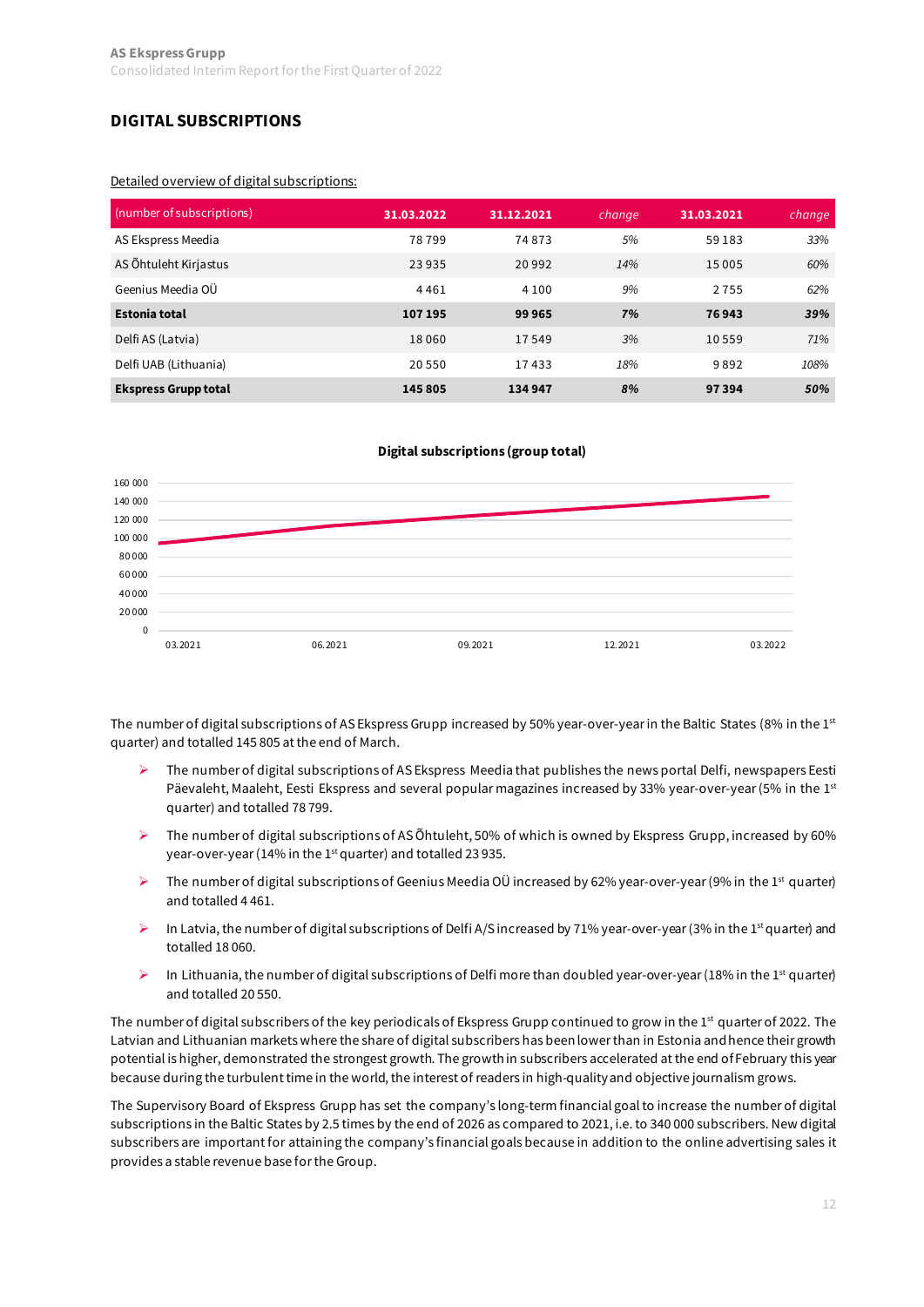### **REAL ESTATE PORTAL**



While in the 1<sup>st</sup> quarter of 2021 the real estate classified ads decreased in all real estate portals, then in the 1st quarter of 2022, the number of sales ads had started to increase. At the end of the 1st quarter of 202[2, Kinnisvara24.ee](https://kinnisvara24.delfi.ee/) was the market leader in the category of new development projects.

One of the largest development projects in the 1<sup>st</sup> quarter was the launch of the web port[al www.kinnisvara24.ee/ukraini](http://www.kinnisvara24.ee/ukraini). It is a philanthropic web environment that was completed in collaboration o[f Kinnisvara24.ee](https://kinnisvara24.delfi.ee/) and the Social Insurance Board, which makes it easier for the Ukrainian war refugees to find accommodation in Estonia. Adding new ads in the portal is free of charge to ensure as large a number of offers as possible. By April, more than 700 people had found housing via the portal.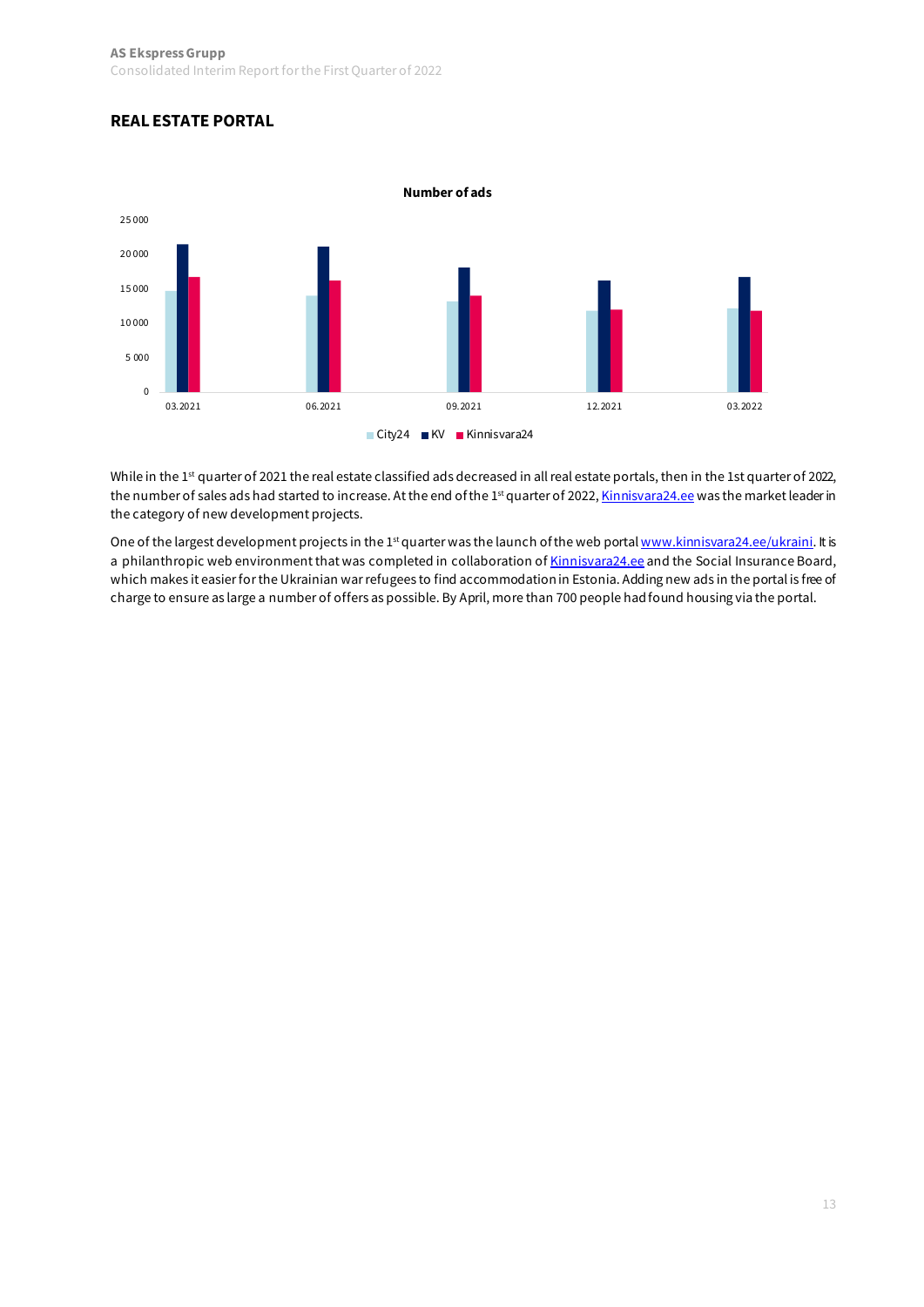## [SHARES AND SHAREHOLDERS OF AS EKSPRESS GRUPP](#page-1-0)

As of 31 March 2022, the company's share capital is EUR 18 478 105 (31.12.2021: EUR 18 478 105), which is divided into 30 796 841 (31.12.2021: 30 796 841) shares with the nominal value of 0.60 euros per share.

All shares are of one type and there are no ownership restrictions. The company does not have any shares granting specific controlling rights and the company lacks information about agreements dealing with the restrictions on voting rights of shareholders. The articles of association of the public limited company set no restrictions on the transfer of the shares of the public limited company. The agreements entered into between the public limited company and the shareholders set no restrictions on the transfer of shares. In the agreements concluded between the shareholders, they are only known to the company to the extent related to pledging of securities and that is public information.

#### **Structure of shareholders as of 31 March 2022 according to the Estonian Central Register of Securities**

| <b>Name</b>                                  | <b>Number of shares</b> | $\frac{0}{0}$ |
|----------------------------------------------|-------------------------|---------------|
| Hans H. Luik and companies under his control | 22 552 672              | 73.23%        |
| Hans H. Luik                                 | 7963 307                | 25.86%        |
| OÜ HHL Rühm                                  | 14 589 365              | 47.37%        |
| LHV Bank and funds managed by LHV Varahaldus | 2 549 022               | 8.28%         |
| Members of the Management Boards*            | 134814                  | 0.44%         |
| Other minority shareholders                  | 5 0 6 8 2 0 5           | 16.46%        |
| Treasury shares                              | 492128                  | 1.60%         |
| <b>TOTAL</b>                                 | 30 796 841              | 100.0%        |

*\* Members of the Management Board of AS Ekspress Grupp and its key subsidiaries*

### **Shares held by members of the Management Board and Supervisory Board**

Mari-Liis Rüütsalu holds 36 924 shares.

Kaspar Hanni holds 18 462 shares.

Signe Kukin does not hold shares.

Hans H. Luik holds 7 963 307 shares and OÜ HHL Rühm holds 14 589 365 shares, the ownership interest of Hans H. Luik as the ultimate beneficiary of AS Ekspress Grupp is 73.23% (22 552 672 shares).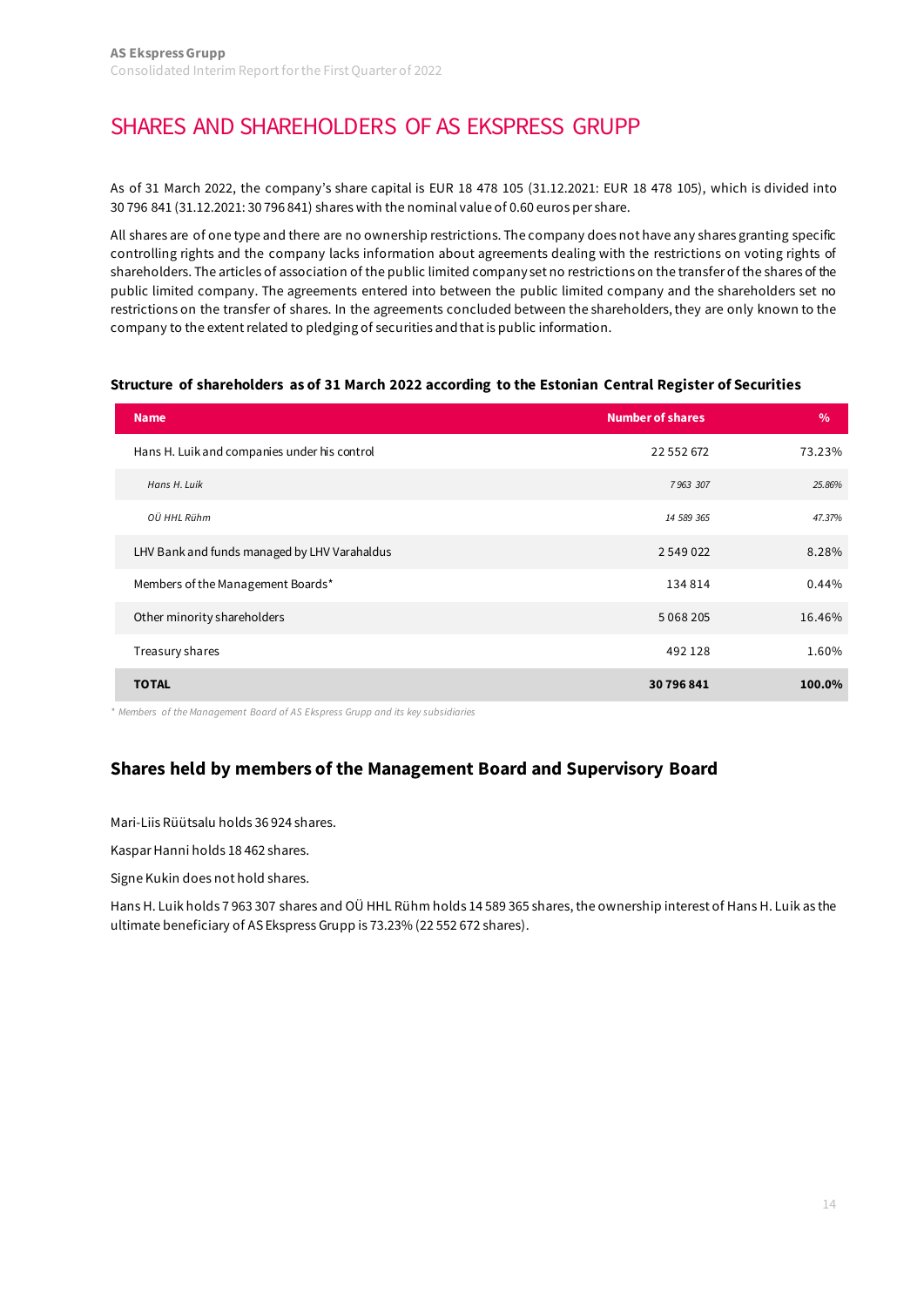The price of the share of Ekspress Grupp (EEG1T) in euros and the trading statistics on NASDAQ Tallinn Stock Exchange from 1 January 2018 until 31 March 2022.



The share price comparison (%) with Nasdaq Tallinn Stock Exchange index from 1 January 2018 until 31 March 2022.

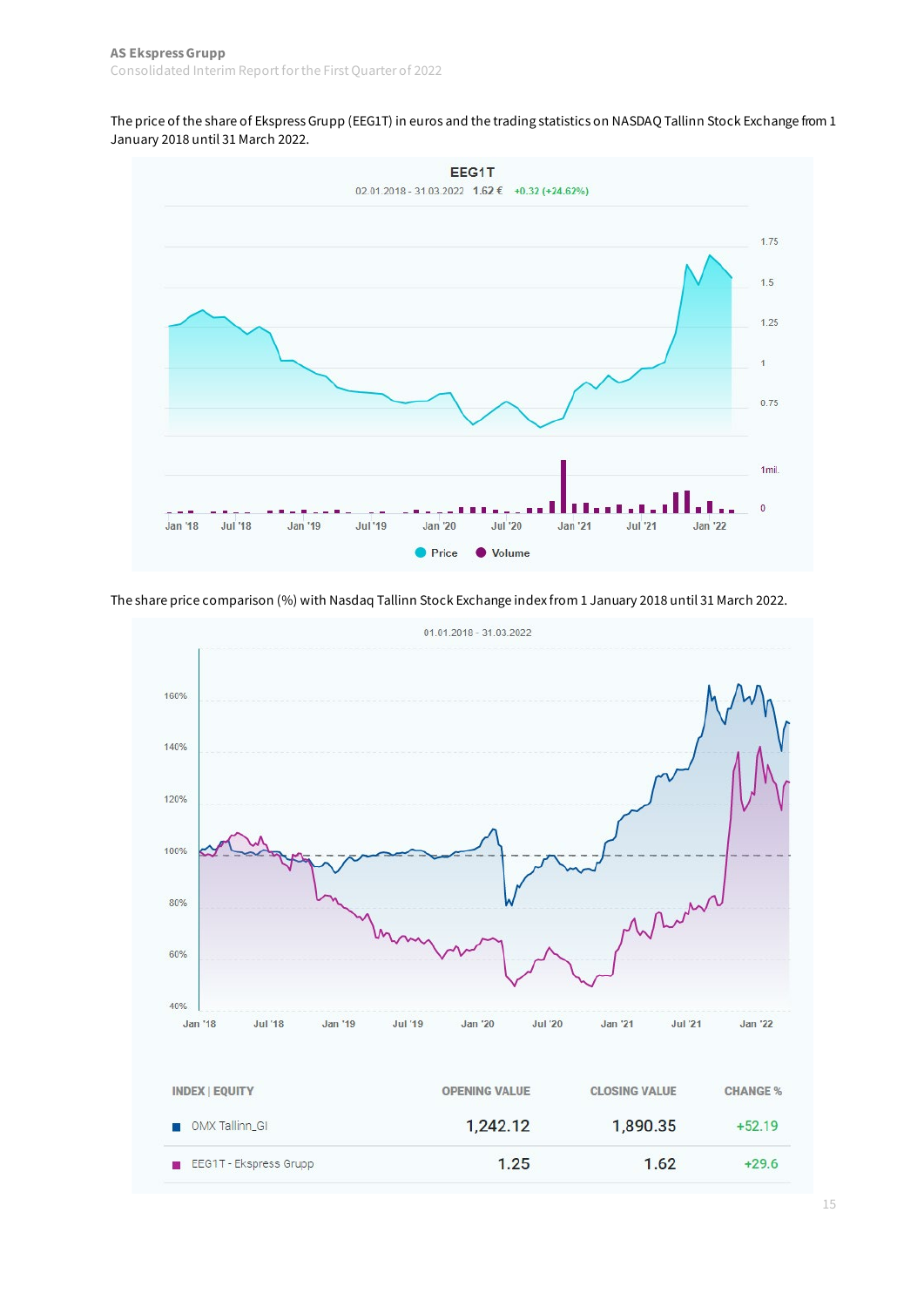### **Dividend policy**

In October 2021, the Supervisory Board of AS Ekspress Grupp approved the Group's dividends policy according to which Ekspress Grupp will pay at least 30% of its annual net profit as dividends starting from 2022. The capital structure of Ekspress Grupp needs to be strong and sustainable to maintain the targeted operating freedom and make use of the growth opportunities of various economic cycles. The Group's task is to maintain conservative capital allocation in order to provide the Company with flexibility to make new investments in accordance with the requirements set for raising debt.

To support growth, Ekspress Grupp has set a goal of maintaining an optimal level for CAPEX, loan repayments and profit allocation from the point of view of the Group and its investors.

The Group will pay at least 30% of its previous year's net profit as dividends under the condition that there will be enough cash to fund its key operations and make new strategic investments. In the years of economic deceleration or when the cash flows are lower for other reasons, the Group may decide to lower the dividend payout rate or not to pay dividends.

### **Dividends**

In 2021, in conjunction with the sale of Printall AS, the Group paid an extraordinary dividend of 10 euro cents per share to its shareholders in the total amount of EUR 3.03 million. Shareholder resolutions were adopted without calling the extraordinary general meeting of shareholders on 4 November 2021.

In February 2022, the Management Board of the Group made a proposal to the shareholders to distribute dividends from the net profit of 2021 in the amount of 5 euro cents per share, i.e. in the total amount of EUR 1.51 million. As of 28.04.2022, the shareholders Hans Luik and HHL Rühm OÜ have submitted a new draft resolution to pay dividends of 8 euro cents per share, i.e. in the total amount of EUR 2.42 million. The decision on dividend distribution will be made at the General Meeting of Shareholders on 2 May 2022.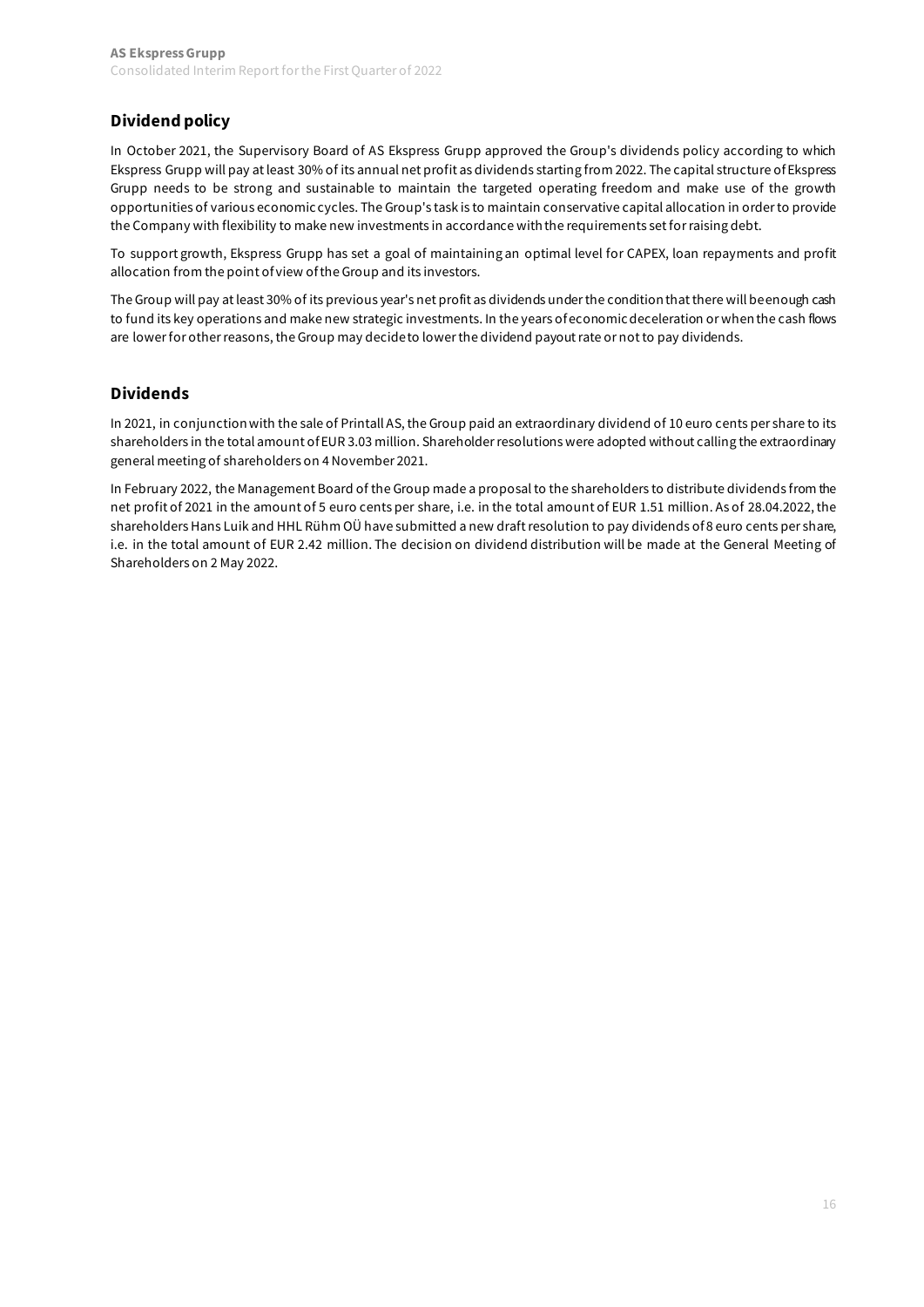## [CORPORATE GOVERNANCE](#page-1-0)

### GROUP'S LEGAL STRUCTURE

As of 31 March 2022, the Group consists of 21 companies (31.12.2021: 21). A detailed list of group companies is disclosed in Note 1 to the financial statements.

#### **Changes in the Group's legal structure**

In September 2021, a merger agreement was concluded to merge the wholly-owned subsidiary of A/S Delfi (the wholly-owned subsidiary of AS Ekspress Grupp), i.e. SIA Delfi Tickets Service with the wholly-owned subsidiary of A/S Delfi, i.e. SIA Biļešu Paradīze, agreeing that SIA Biļešu Paradīze as the acquiring company will acquire all assets and liabilities of SIA Delfi Tickets Service. The merger agreement was concluded for the purpose of simplifying the Group's management and legal structure. The merger was registered on 19 April 2022.

On 2 March 2022, a contract was concluded between AS Ekspress Grupp, AS Postimees Grupp and AS Eesti Post, according to which AS Eesti Post will acquire a 100% ownership interest in AS Express Post. The holding of Ekspress Grupp will be 50%. The purpose of the transaction is fund a more sustainable economic model for home delivery of newspapers and magazines. Exit from the postal business is in line with the Group's long-term strategy and continuous growth of the share of digital media. As of 31 March 2022, the value of the investment in the Group's balance sheet was EUR 0 (31.12.2021: EUR 0). The parties have agreed that the conditions of the transaction will be confidential. Prior to entry into force, the purchase and sale transaction needs to be approved by the Competition Board that has up to five months to develop a position.

In 2021, the revenue of AS Express Post was EUR 5.2 million and the loss totalled EUR 0.6 million. In the first quarter of 2022, its revenue was EUR 1.2 million and the loss totalled EUR 0.3 million.

### GENERAL MEETING OF SHAREHOLDERS

The general meeting is the highest governing body of AS Ekspress Grupp. Regular general meetings are held once a year not later than six months after the end of the financial year at the seat of the company. Extraordinary general meetings are allowed to be convened in cases prescribed by law.

In January 2022, The Management Board of AS Ekspress Grupp proposed to the shareholders to adopt resolutions without convening a general meeting in accordance to § 299<sup>1</sup> of the Commercial Code. The notice of adoption of resolutions was published on 20 January 2022 in the stock exchange information system and on the company's homepage, as well as in the 21 January 2022 issue of newspaper Eesti Päevaleht.

On 11 February 2022, the shareholders of AS Ekspress Grupp adopted the following resolutions:

 The approval of the Share Option Program of AS Ekspress Grupp up to 371,000 options with the exercise date May 2023. The program enables Ekspress Grupp to comply with the commitment arising from the purchase and sale agreement of the shares of Geenius Meedia OÜ entered into on 17 December 2021.

The annual general meeting of shareholders will be held on May 2, 2022. More detailed information regarding the meeting is provided in th[e notice](https://view.news.eu.nasdaq.com/view?id=b16c2a09f7bd8e175b7aead956b33569f&lang=en) on convening the meeting.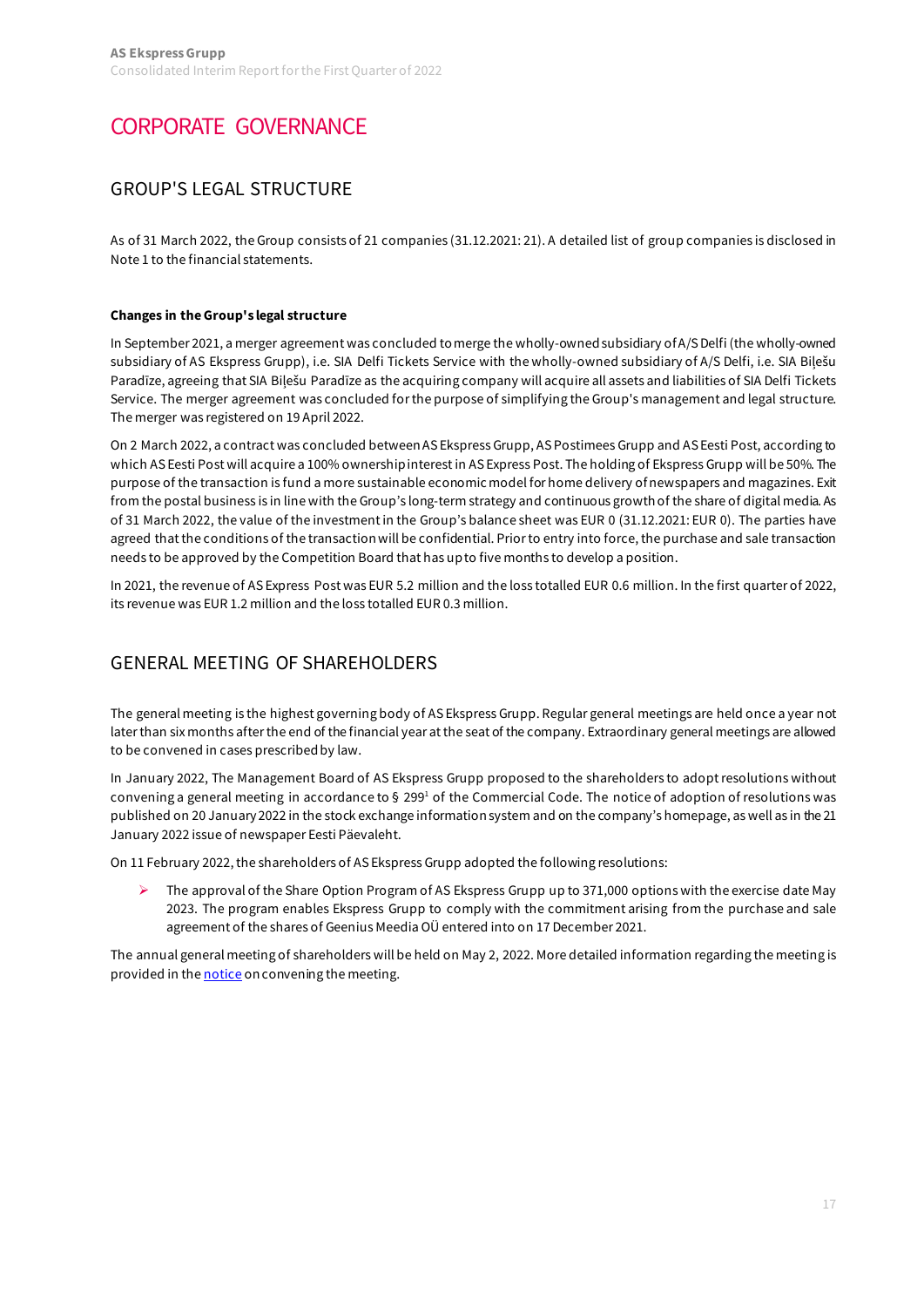### SUPERVISORY BOARD

The Supervisory Board of AS Ekspress Grupp consists of four members and includes:

- Priit Rohumaa (Chairman)
- $\triangleright$  Hans H. Luik
- $\blacktriangleright$  Indrek Kasela
- Aleksandras Česnavičius

More information about supervisory board on th[e website of AS Ekspress Grupp.](https://egrupp.ee/en/about-group/management/supervisory-board/)

### MANAGEMENT BOARD

The Management Board of AS Ekspress Grupp operates with three members and includes:

- Mari-Liis Rüütsalu (Chairman)
- $\triangleright$  Kaspar Hanni
- $\triangleright$  Signe Kukin

More information about management board on th[e website of AS Ekspress Grupp](https://egrupp.ee/en/about-group/management/management-board/).

### SUPERVISORY AND MANAGEMENT BOARDS OF SUBSIDIARIES

The supervisory and management boards of AS Ekspress Grupp's key subsidiaries as of 31 March 2022 is shown below:

| <b>COMPANY*</b>                   | <b>SUPERVISORY BOARD</b>                                               | <b>MANAGEMENT BOARD</b>                                                                |
|-----------------------------------|------------------------------------------------------------------------|----------------------------------------------------------------------------------------|
| Ekspress Meedia AS<br>(14725573)  | Hans Luik (chairman), Mari-Liis Rüütsalu,<br>Kaspar Hanni, Signe Kukin | Argo Virkebau (chairman) Urmo Soonvald,<br>Tarvo Ulejev, Erle Laak-Sepp, Piret Põldoja |
| Delfi UAB<br>(3721835)            | Mari-Liis Rüütsalu (chairman), Kaspar Hanni,<br>Signe Kukin            | Vytautas Benokraitis                                                                   |
| SIA Bilešu Paradīze<br>(662 785)  |                                                                        | Jānis Kuzulis (chairman), Jānis Daube                                                  |
| Delfi A/S (Latvia)<br>(3936411)   | Mari-Liis Rüütsalu (chairman), Kaspar Hanni,<br>Signe Kukin            | Konstantins Kuzikovs (chairman),<br>Ingus Bērziņš, Anatolijs Golubovs                  |
| Ekspress Finants OÜ<br>(18310010) |                                                                        | Mari-Liis Rüütsalu (chairman), Kaspar<br>Hanni, Signe Kukin                            |

*\* The amount of equity of the key subsidiary that is held by the owners of the parent company as of 31 March 2022 is shown in parentheses.*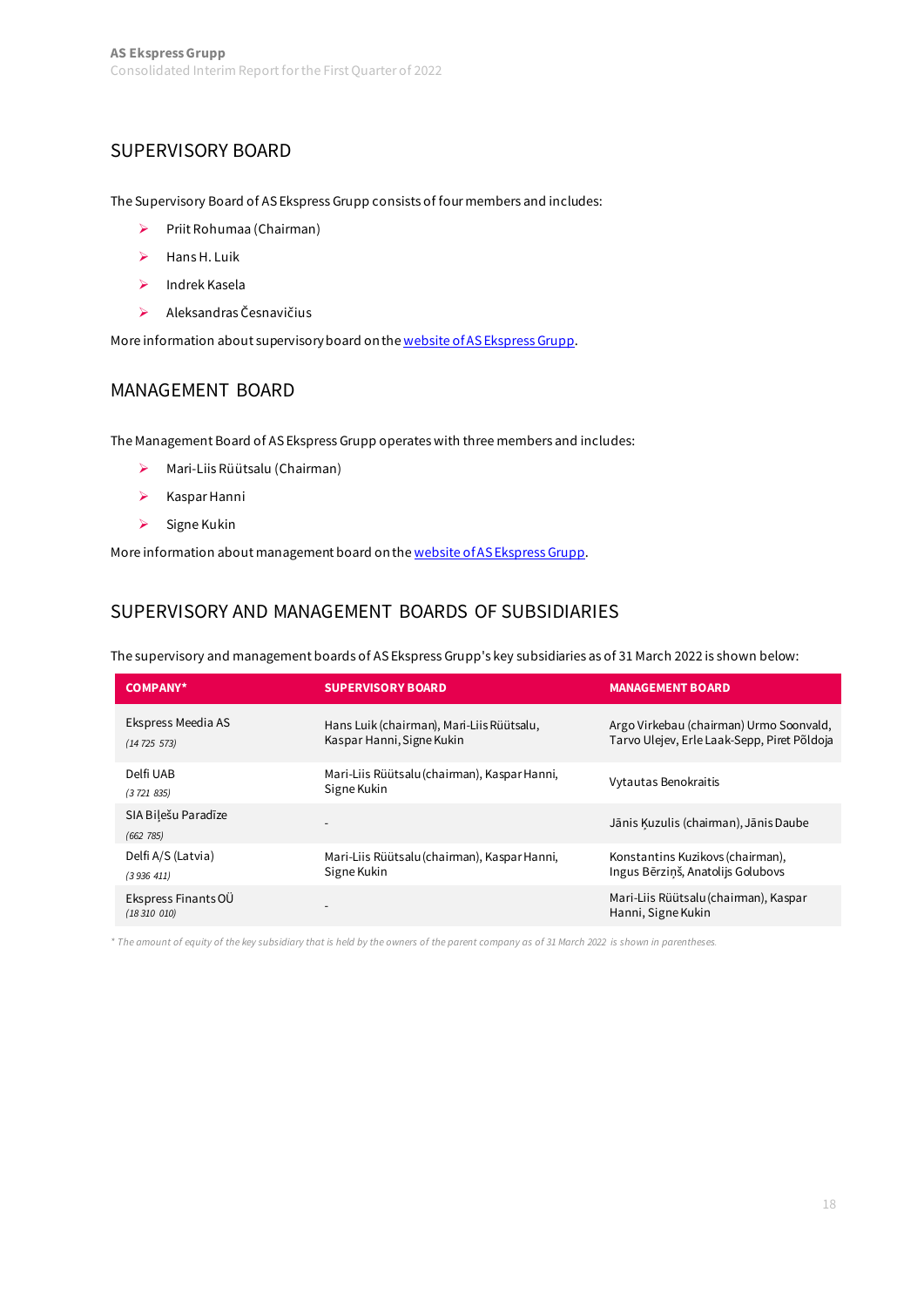# <span id="page-18-0"></span>**CONSOLIDATED INTERIM FINANCIAL STATEMENTS**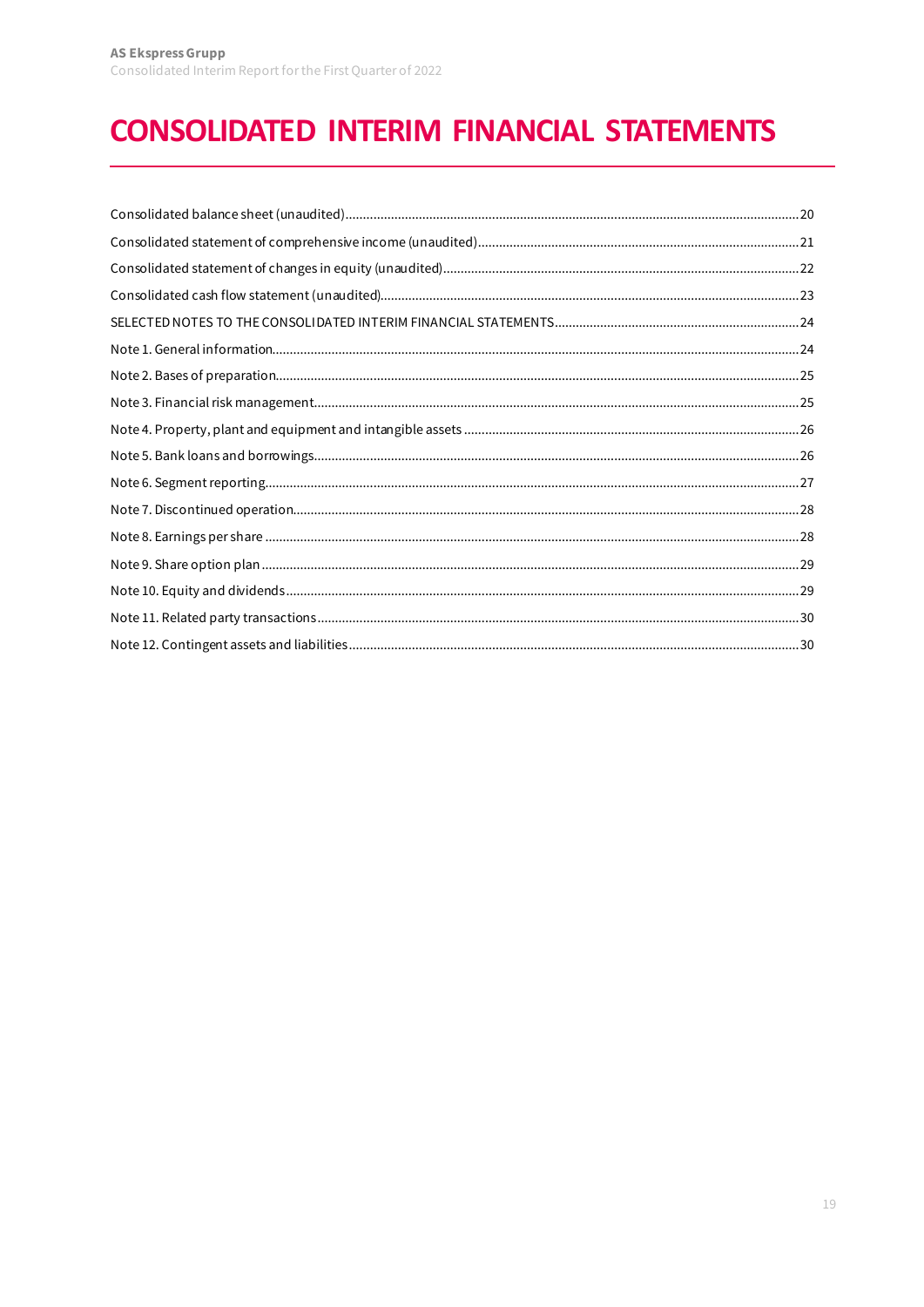## <span id="page-19-0"></span>**[Consolidated balance sheet \(unaudited\)](#page-18-0)**

| (EUR thousand)                                                              | 31.03.2022 | 31.12.2021 |
|-----------------------------------------------------------------------------|------------|------------|
| <b>ASSETS</b>                                                               |            |            |
| <b>Current assets</b>                                                       |            |            |
| Cash and cash equivalents                                                   | 8878       | 10962      |
| Trade and other receivables                                                 | 9517       | 9323       |
| Corporate income tax prepayment                                             | 120        | 2          |
| Inventories                                                                 | 272        | 266        |
| <b>Total current assets</b>                                                 | 18787      | 20553      |
| <b>Non-current assets</b>                                                   |            |            |
| Other receivables and investments                                           | 1645       | 1671       |
| Deferred tax asset                                                          | 42         | 42         |
| Investments in joint ventures                                               | 1041       | 1011       |
| Investments in associates                                                   | 2367       | 2 2 1 0    |
| Property, plant and equipment (Note 4)                                      | 8781       | 7964       |
| Intangible assets (Note 4)                                                  | 60924      | 60807      |
| <b>Total non-current assets</b>                                             | 74801      | 73705      |
| <b>TOTAL ASSETS</b>                                                         | 93587      | 94 258     |
| <b>LIABILITIES</b>                                                          |            |            |
| <b>Current liabilities</b>                                                  |            |            |
| Borrowings (Note 5)                                                         | 2754       | 3 2 0 1    |
| Trade and other payables                                                    | 18087      | 17664      |
| Corporate income tax payable                                                | 73         | 82         |
| <b>Total current liabilities</b>                                            | 20913      | 20947      |
| <b>Non-current liabilities</b>                                              |            |            |
| Long-term borrowings (Note 5)                                               | 18846      | 19018      |
| Other long-term liabilities                                                 | 601        | 601        |
| <b>Total non-current liabilities</b>                                        | 19447      | 19619      |
| <b>TOTAL LIABILITIES</b>                                                    | 40 361     | 40 5 66    |
| <b>EQUITY</b>                                                               |            |            |
| Minority interest                                                           | 139        | 140        |
| Capital and reserves attributable to equity holders of parent company:      |            |            |
| Share capital (Note 10)                                                     | 18478      | 18478      |
| Share premium                                                               | 14277      | 14277      |
| Treasury shares (Note 10)                                                   | (367)      | (384)      |
| Reserves (Note 10)                                                          | 1929       | 1920       |
| Retained earnings                                                           | 18771      | 19261      |
| Total capital and reserves attributable to equity holders of parent company | 53088      | 53 552     |
| <b>TOTAL EQUITY</b>                                                         | 53 2 2 7   | 53 692     |
| TOTAL LIABILITIES AND EQUITY                                                | 93 587     | 94 258     |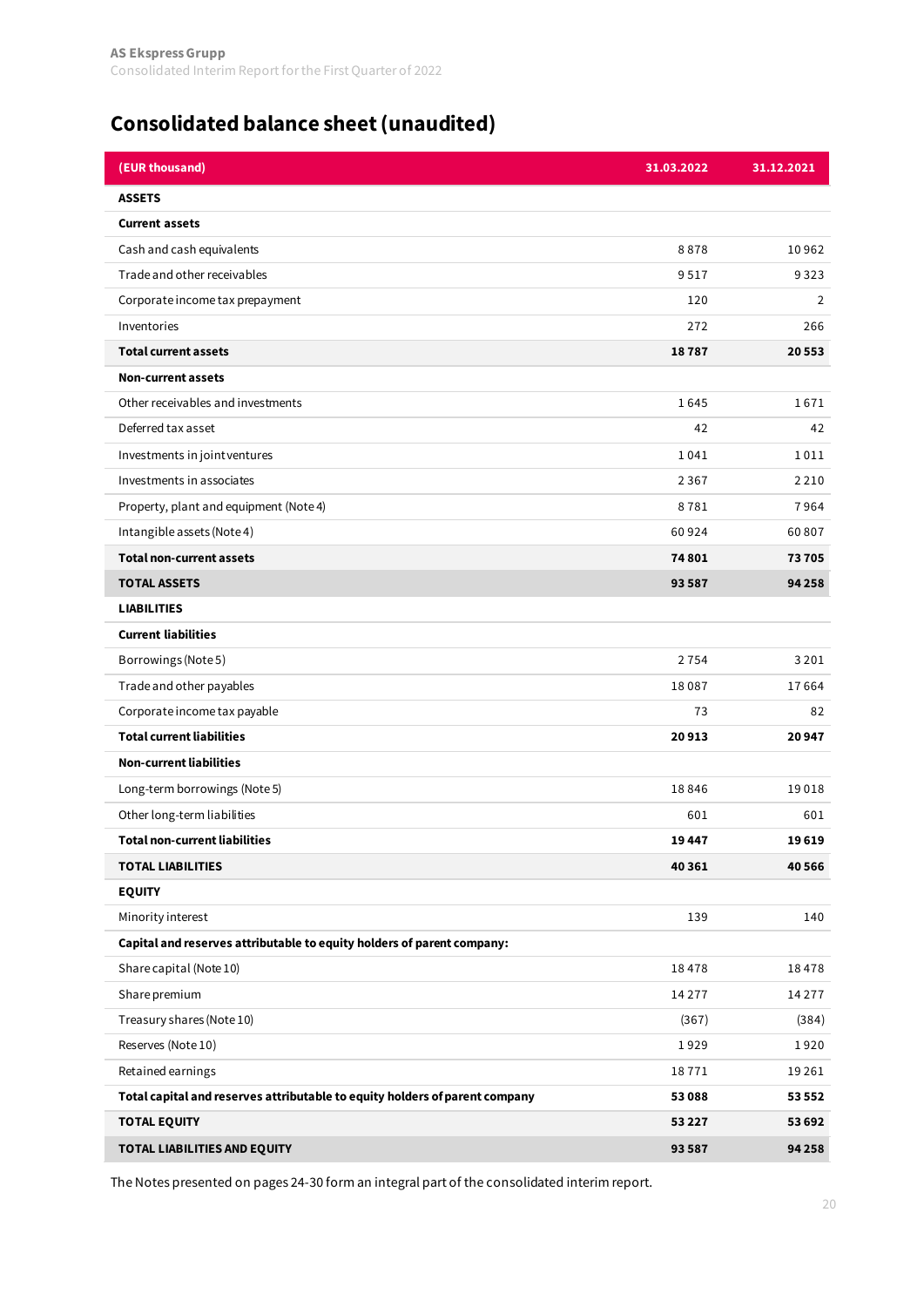## <span id="page-20-0"></span>**[Consolidated statement of comprehensive income \(unaudited\)](#page-18-0)**

| (EUR thousand)                                                        | Q1 2022 | Q1 2021     | <b>12 months 2021</b> |
|-----------------------------------------------------------------------|---------|-------------|-----------------------|
| <b>Continuing operations</b>                                          |         |             |                       |
| Sales                                                                 | 13426   | 11002       | 53516                 |
| Cost of sales                                                         | (11034) | (9002)      | (39674)               |
| <b>Gross profit</b>                                                   | 2393    | 2000        | 13842                 |
| Other income                                                          | 119     | 106         | 929                   |
| Marketing expenses                                                    | (655)   | (417)       | (2359)                |
| Administrative expenses                                               | (2147)  | (1876)      | (7435)                |
| Other expenses                                                        | (42)    | (24)        | (113)                 |
| <b>Operating profit / (loss)</b>                                      | (332)   | (211)       | 4864                  |
| Interest income                                                       | 10      | 9           | 35                    |
| Interest expenses                                                     | (169)   | (181)       | (709)                 |
| Other finance income/(costs)                                          | (14)    | 16          | 339                   |
| <b>Net finance cost</b>                                               | (172)   | (157)       | (335)                 |
| Profit/(loss) on shares of joint ventures                             | (133)   | (107)       | (281)                 |
| Profit/(loss) on shares of associates                                 | 130     | 35          | 161                   |
| Profit /(loss) before income tax                                      | (508)   | (440)       | 4409                  |
| Income tax expense                                                    | (4)     | (5)         | (276)                 |
| Net profit /(loss) from continuing operations                         | (512)   | (445)       | 4133                  |
| Net profit /(loss) from discontinued operation                        | 0       | 180         | (1876)                |
| Net profit /(loss) for the reporting period                           | (512)   | (264)       | 2257                  |
| Net profit /(loss) for the reporting period attributable to           |         |             |                       |
| Equity holders of the parent company                                  | (511)   | (265)       | 2 2 4 3               |
| Minority interest                                                     | (1)     | 1           | 14                    |
| Total comprehensive income /(loss)                                    | (512)   | (264)       | 2257                  |
| Comprehensive income /(loss) for the reporting period attributable to |         |             |                       |
| Equity holders of the parent company                                  | (511)   | (265)       | 2 2 4 3               |
| Minority interest                                                     | (1)     | $\mathbf 1$ | 14                    |
| Earnings per share (euro) - continuing operations                     |         |             |                       |
| Basic earnings per share (Note 8)                                     | (0.02)  | (0.01)      | 0.14                  |
| Diluted earnings per share (Note 8)                                   | (0.02)  | (0.01)      | 0.13                  |
| <b>Earnings per share (euro)</b>                                      |         |             |                       |
| Basic earnings per share (Note 8)                                     | (0.02)  | (0.01)      | 0.07                  |
| Diluted earnings per share (Note 8)                                   | (0.02)  | (0.01)      | 0.07                  |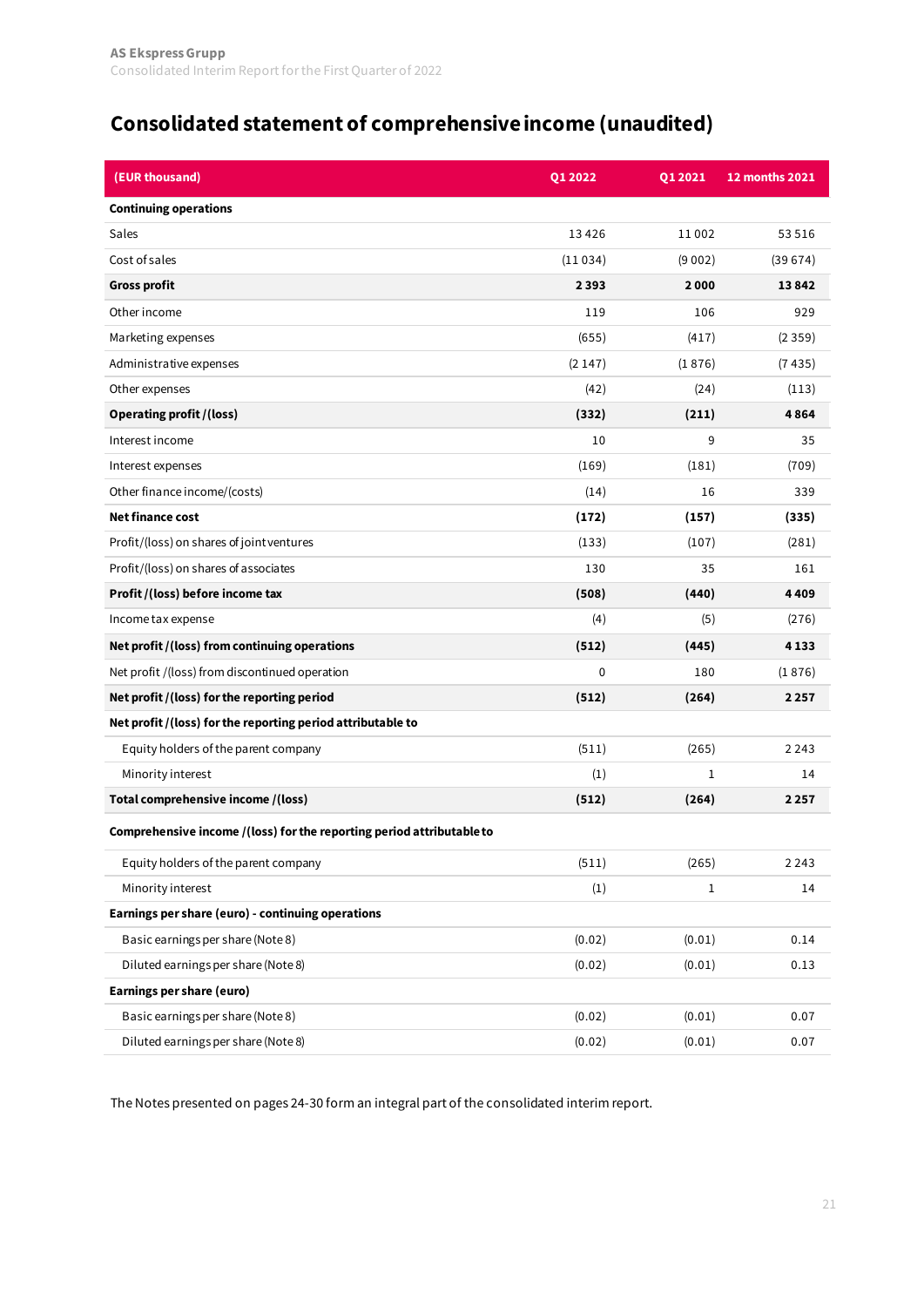## <span id="page-21-0"></span>**[Consolidated statement of changes in equity \(unaudited\)](#page-18-0)**

|                                                                | Attributable to equity holders of parent company |               |                        |               |                      |              |                          |                     |
|----------------------------------------------------------------|--------------------------------------------------|---------------|------------------------|---------------|----------------------|--------------|--------------------------|---------------------|
| (EUR thousand)                                                 | Share capital                                    | Share premium | <b>Treasury shares</b> | Reserves      | Retained<br>earnings | <b>Total</b> | <b>Minority interest</b> | <b>Total equity</b> |
| <b>Balance on 31.12.2020</b>                                   | 18478                                            | 14277         | (209)                  | 1758          | 20189                | 54 493       | 126                      | 54 619              |
| Purchase of treasury shares                                    | $\mathbf 0$                                      | $\mathbf{0}$  | (422)                  | $\mathbf{0}$  | $\mathbf 0$          | (422)        | $\mathbf 0$              | (422)               |
| Share options                                                  | $\mathbf 0$                                      | $\mathbf{0}$  | 211                    | 10            | (14)                 | 207          | $\mathbf 0$              | 207                 |
| Total transactions with owners                                 | 0                                                | 0             | (211)                  | 10            | (14)                 | (215)        | 0                        | (215)               |
| Net profit /(loss) for the reporting period                    | $\mathbf 0$                                      | $\mathbf{0}$  | $\mathbf{0}$           | $\mathbf 0$   | (265)                | (265)        | $\mathbf{1}$             | (264)               |
| Total comprehensive income /(loss) for the<br>reporting period | 0                                                | 0             | 0                      | $\mathcal{O}$ | (265)                | (265)        | 1                        | (264)               |
| <b>Balance on 31.03.2021</b>                                   | 18478                                            | 14277         | (420)                  | 1768          | 19910                | 54 013       | 127                      | 54 140              |
| <b>Balance on 31.12.2021</b>                                   | 18478                                            | 14 2 7 7      | (384)                  | 1920          | 19 2 61              | 53 552       | 140                      | 53 692              |
| <b>Share options</b>                                           | 0                                                | $\mathbf 0$   | 17                     | 9             | 21                   | 47           | $\mathbf 0$              | 47                  |
| Total transactions with owners                                 | 0                                                | 0             | 17                     | 9             | 21                   | 47           | 0                        | 47                  |
| Net profit /(loss) for the reporting period                    | $\Omega$                                         | $\mathbf 0$   | $\mathbf 0$            | 0             | (511)                | (511)        | (1)                      | (512)               |
| Total comprehensive income /(loss) for the<br>reporting period | 0                                                | 0             | 0                      | $\mathcal{O}$ | (511)                | (511)        | (1)                      | (512)               |
| <b>Balance on 31.03.2022</b>                                   | 18478                                            | 14 2 7 7      | (367)                  | 1929          | 18771                | 53088        | 139                      | 53 2 2 7            |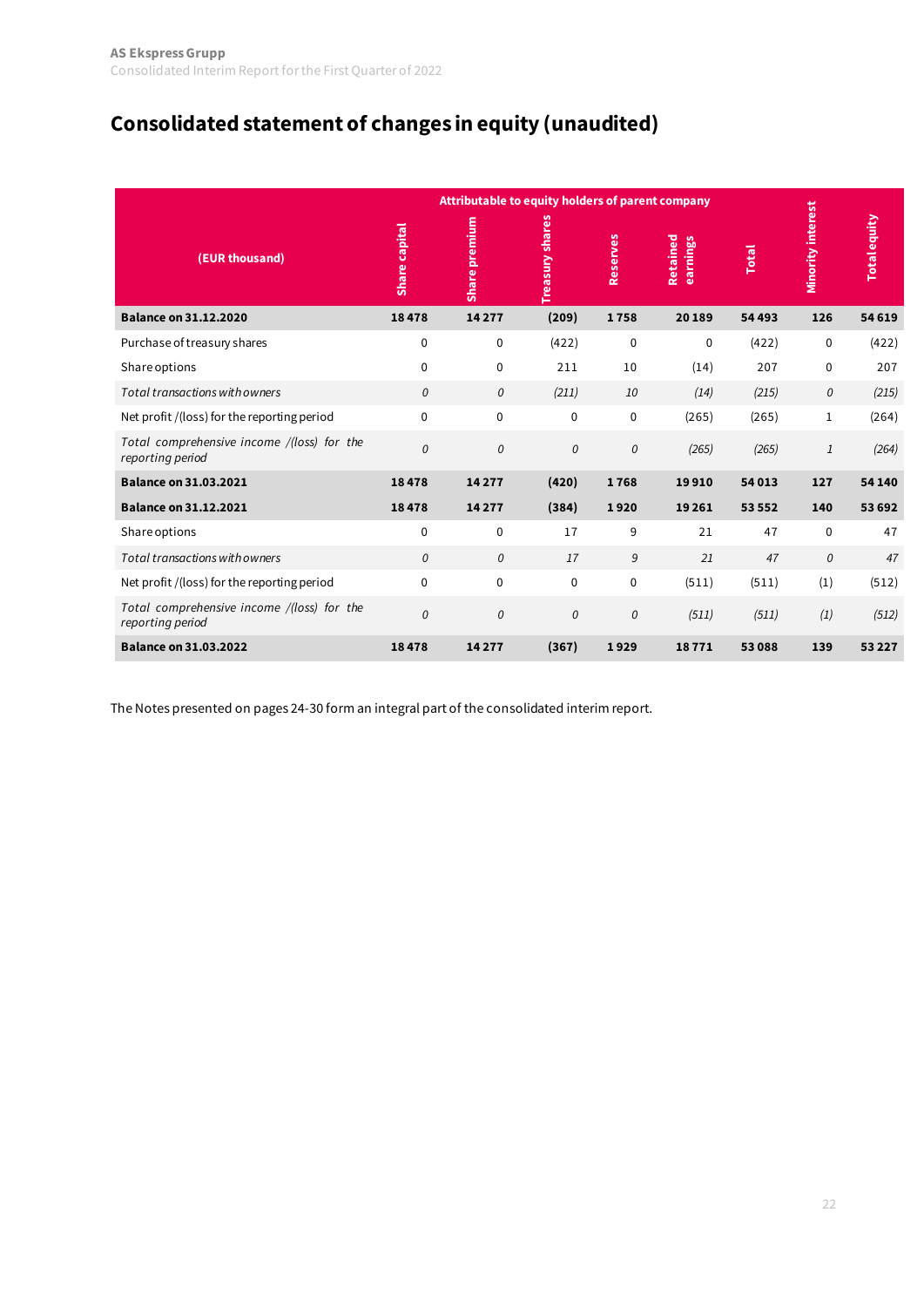## <span id="page-22-0"></span>**[Consolidated cash flow statement \(unaudited\)](#page-18-0)**

| (EUR thousand)                                                                                                                 | Q <sub>1</sub><br>2022 | Q1<br>$2021*$  | 12 months<br>$2021*$ |
|--------------------------------------------------------------------------------------------------------------------------------|------------------------|----------------|----------------------|
| Cash flows from operating activities                                                                                           |                        |                |                      |
| Operating profit / (loss) for the reporting year                                                                               | (332)                  | 4              | 3060                 |
| Adjustments for (non-cash):                                                                                                    |                        |                |                      |
| Depreciation and amortisation (Note 4)                                                                                         | 948                    | 1111           | 4 1 6 2              |
| (Gain)/loss on sale, write-down and impairment of property, plant and equipment                                                | (7)                    | (1)            | (10)                 |
| Change in value of share option                                                                                                | 9                      | 10             | 36                   |
| Loss on sale of discontinued operation                                                                                         | 0                      | $\mathbf 0$    | 2077                 |
| Cash flows from operating activities:                                                                                          |                        |                |                      |
| Trade and other receivables                                                                                                    | (214)                  | 192            | (1599)               |
| Inventories                                                                                                                    | (6)                    | 10             | (33)                 |
| Trade and other payables                                                                                                       | 378                    | (573)          | 1464                 |
| Cash generated from operations                                                                                                 |                        |                |                      |
| Income tax paid                                                                                                                | (131)                  | (88)           | (281)                |
| Interest paid                                                                                                                  | (104)                  | (128)          | (803)                |
| Net cash generated from operating activities                                                                                   | 542                    | 536            | 8073                 |
| <b>Cash flows from investing activities</b>                                                                                    |                        |                |                      |
| Acquisition of subsidiaries/associates (less cash acquired) and other investments / cash<br>paid-in equity-accounted investees | (257)                  | (80)           | (3325)               |
| Disposal of discontinued operation, net of cash disposed of                                                                    | 0                      | $\mathbf{0}$   | 6326                 |
| Receipts of other investments                                                                                                  | $\mathbf{0}$           | 51             | 51                   |
| Interest received                                                                                                              | $\mathbf{1}$           | $\overline{2}$ | 3                    |
| Purchase of property, plant and equipment and intangible assets (Note 4)                                                       | (1627)                 | (628)          | (2786)               |
| Proceeds from sale of property, plant and equipment and intangible assets                                                      | 25                     | 1              | 3                    |
| Loans granted                                                                                                                  | (30)                   | (40)           | (212)                |
| Loan repayments received                                                                                                       | 86                     | $\mathbf 0$    | 156                  |
| Dividends received                                                                                                             | 0                      | 0              | 828                  |
| Net cash used in investing activities                                                                                          | (1803)                 | (696)          | 1044                 |
| Cash flows from financing activities                                                                                           |                        |                |                      |
| Dividends paid                                                                                                                 | $\mathbf 0$            | $\pmb{0}$      | (3028)               |
| Payment of lease liabilities                                                                                                   | (402)                  | (498)          | (1814)               |
| Loans received / Repayments of bank loans (Note 5)                                                                             | (420)                  | (618)          | 864                  |
| Purchases of treasury shares                                                                                                   | 0                      | (422)          | (446)                |
| Net cash used in financing activities                                                                                          | (823)                  | (1537)         | (4424)               |
| NET (DECREASE)/INCREASE IN CASH AND CASH EQUIVALENTS                                                                           | (2084)                 | (1697)         | 4693                 |
| Cash and cash equivalents at the beginning of the period                                                                       | 10962                  | 6269           | 6269                 |
| Cash and cash equivalents at the end of the period                                                                             | 8878                   | 4571           | 10962                |

\**No adjustments have been made to the consolidated cash flows for 2021 in accordance with the requirements of IFRS. Cash flows related to the printing services segment are still consolidated line-by-line.*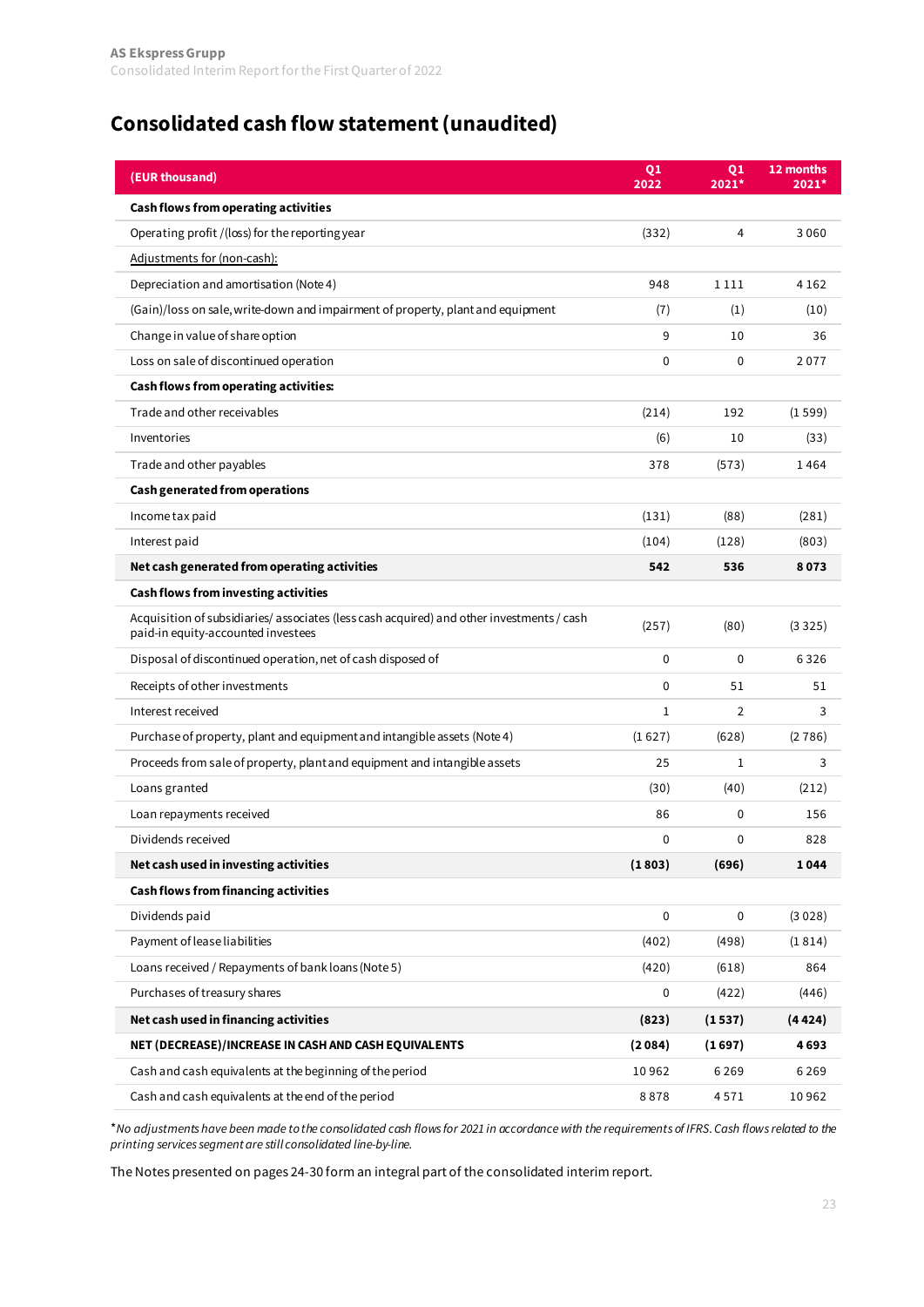### <span id="page-23-0"></span>**[SELECTED NOTES TO THE CONSOLIDATED INTERIM FINANCIAL STATEMENTS](#page-18-0)**

### **[Note 1. General information](#page-18-0)**

The main fields of activity of AS Ekspress Grupp and its subsidiaries include online media, publishing of newspapers, magazines and books. AS Ekspress Grupp (registration number 10004677, address: Narva mnt 13, 10151 Tallinn) is a holding company registered and operating in the Republic of Estonia. The Group consists of the subsidiaries, joint ventures and associates listed below.

The Management Board approved and signed these financial statements on 28 April 2022. The interim consolidated financial statements of AS Ekspress Grupp (hereinafter the Group) reflect the results of operations of the following group companies.

| <b>Company name</b>                               | <b>Status</b>  | <b>Ownership</b><br>interest<br>31.03.2022 | <b>Ownership</b><br><i>interest</i><br>31.12.2021 | <b>Main field of activity</b>                                | <b>Domicile</b> |
|---------------------------------------------------|----------------|--------------------------------------------|---------------------------------------------------|--------------------------------------------------------------|-----------------|
| Operating segment: corporate functions            |                |                                            |                                                   |                                                              |                 |
| Ekspress Grupp AS                                 | Parent company |                                            |                                                   | Holding company and support services                         | Estonia         |
| Ekspress Finants OÜ                               | Subsidiary     | 100%                                       | 100%                                              | Financing and book-keeping services                          | Estonia         |
| Operating segment: media (online and print media) |                |                                            |                                                   |                                                              |                 |
| Ekspress Meedia AS                                | Subsidiary     | 100%                                       | 100%                                              | Online media, publishing of daily and weekly newspapers      | Estonia         |
| Delfi A/S                                         | Subsidiary     | 100%                                       | 100%                                              | Online media                                                 | Latvia          |
| D Screens SIA                                     | Subsidiary     | 100%                                       | 100%                                              | Sale of outdoor advertising                                  | Latvia          |
| Delfi Ticket Service SIA                          | Subsidiary     | 100%                                       | 100%                                              | Holding company                                              | Latvia          |
| Bilešu Paradīze SIA                               | Subsidiary     | 100%                                       | 100%                                              | Operation of the electronic ticket platform and box offices  | Latvia          |
| Altero SIA                                        | Associate      | 25.48%                                     | 25.48%                                            | Financial comparison and brokerage platform                  | Latvia          |
| Delfi UAB                                         | Subsidiary     | 100%                                       | 100%                                              | Online media                                                 | Lithuania       |
| Sport Media UAB                                   | Subsidiary     | 51%                                        | 51%                                               | Currently dormant                                            | Lithuania       |
| Hea Lugu OÜ                                       | Subsidiary     | 83%                                        | 83%                                               | Book publishing                                              | Estonia         |
| Eesti Audioraamatute<br>Keskus OÜ                 | Associate      | 33.33%                                     | 33.33%                                            | Production and sale of audio books                           | Estonia         |
| Digital Matter UAB                                | Subsidiary     | 100%                                       | 100%                                              | Online advertising solutions and network                     | Lithuania       |
| Digital Matter SIA                                | Subsidiary     | 100%                                       | 100%                                              | Online advertising solutions and network                     | Latvia          |
| Videotinklas UAB                                  | Subsidiary     | 100%                                       | 100%                                              | Production studio for content creation                       | Lithuania       |
| Geenius Meedia OÜ                                 | Subsidiary     | 100%                                       | 100%                                              | Online media and publishing magazines                        | Estonia         |
| Linna Ekraanid OÜ                                 | Subsidiary     | 100%                                       | 100%                                              | Sale of digital outdoor advertising                          | Estonia         |
| Babahh Media OÜ                                   | Subsidiary     | 100%                                       | 100%                                              | Sale of video production, media and infrastructure solutions | Estonia         |
| Õhtuleht Kirjastus AS                             | Joint venture  | 50%                                        | 50%                                               | Newspaper and magazine publishing                            | Estonia         |
| <b>Express Post AS</b>                            | Joint venture  | 50%                                        | 50%                                               | Home delivery of periodicals                                 | Estonia         |
| Kinnisvarakeskkond OÜ                             | Associate      | 49%                                        | 49%                                               | Development of a real estate portal                          | Estonia         |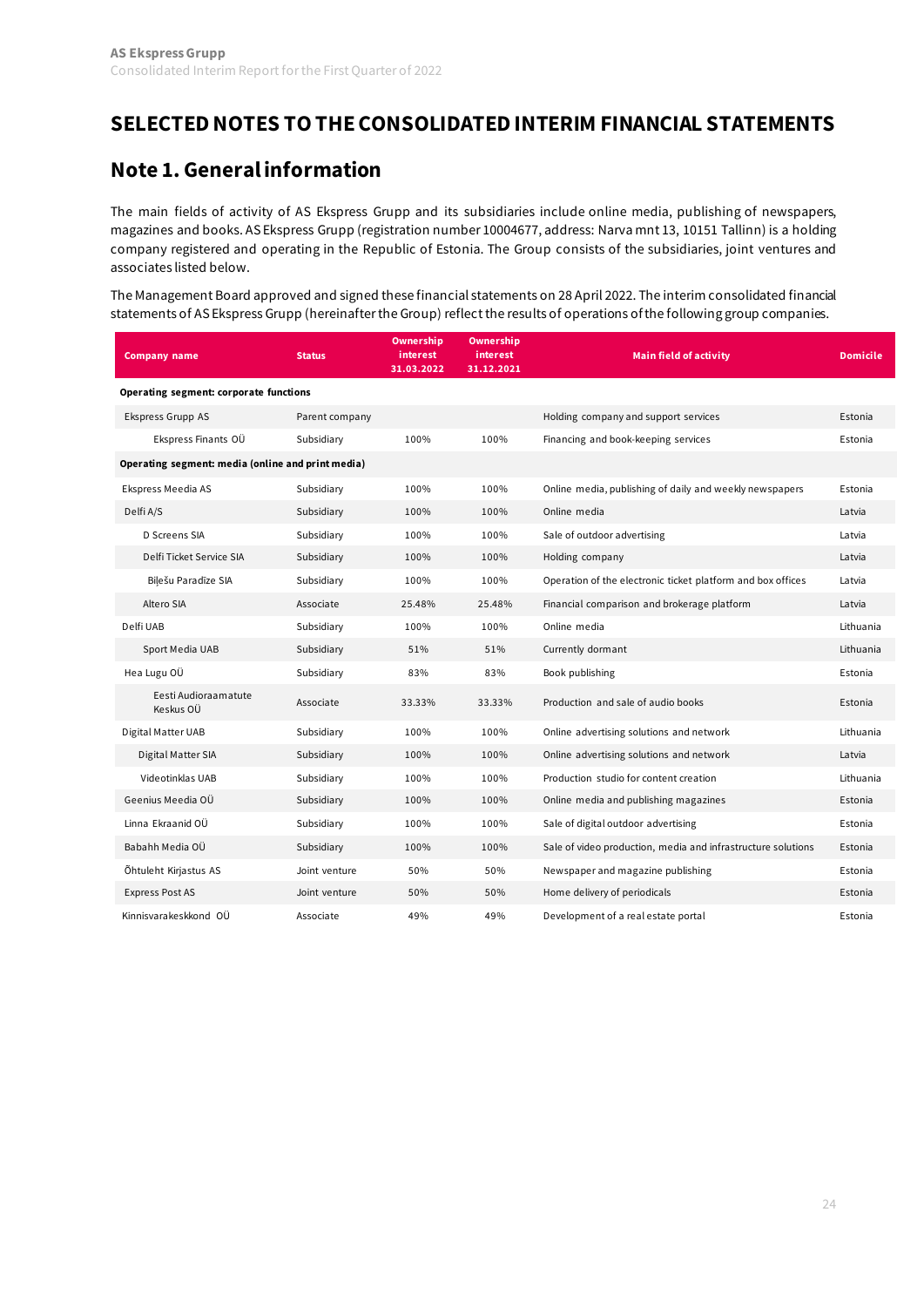## <span id="page-24-0"></span>**[Note 2. Bases of preparation](#page-18-0)**

The consolidated interim financial statements of AS Ekspress Grupp for the 1<sup>st</sup> quarter ended on 31 March 2022 have been prepared in accordance with IAS 34 "Interim Financial Reporting". The condensed interim consolidated financial statements should be read together to the annual report for the financial year ended on 31 December 2021.

The Management Board estimates that the interim consolidated financial statements for the  $1<sup>st</sup>$  quarter of 2022 present a true and fair view of the Group's operating results, and all group companies are going concerns. These interim financial statements have neither been audited nor reviewed in any other way by auditors. These consolidated interim financial statements are presented in thousands of euros, unless otherwise indicated.

The accounting policies used for preparation of theses financial statements are the same as those used for preparation of the Group's consolidated annual report for the year ended 31 December 2021.

### **[Note 3. Financial risk management](#page-18-0)**

The management of financial risks is an essential and integral part in managing the business processes of the Group. The ability of the management to identify, measure and verify different risks has a substantial impact on the profitability of the Group. The risk is defined by the management of the Group as a possible negative deviation from the expected financial performance.

Several financial risks are related to the activities of the Group, of which the more substantial ones include credit risk, liquidity risk, market risk (including foreign exchange risk, interest rate risk and price risk), operational risk and capital risk.

The risk management of the Group is based on the requirements established by the Tallinn Stock Exchange, Financial Supervision Authority and other regulatory bodies, compliance with the generally accepted accounting standards and good practice, internal regulations and policies of the Group and its subsidiaries. The management of risks at the Group level includes the definition, measurement and control of risks. The Group's risk management programme focuses on unpredictability of financial markets and finding of possibilities to minimise the potential negative impacts arising from this on the Group's financial activities.

The main role upon the management of risks is vested in the management boards of the Parent and its subsidiaries. The Group assesses and limits risks through systematic risk management. For managing financial risks, the management of the Group has engaged the financial unit of the Group that deals with the financing of the Parent Company and its subsidiaries and hence also managing of liquidity risk and interest rate risk. The risk management at the joint ventures is performed in cooperation with the other shareholder of joint ventures.

More information about risk management on th[e website of AS Ekspress Grupp](https://egrupp.ee/en/investors/financial-risk-management/).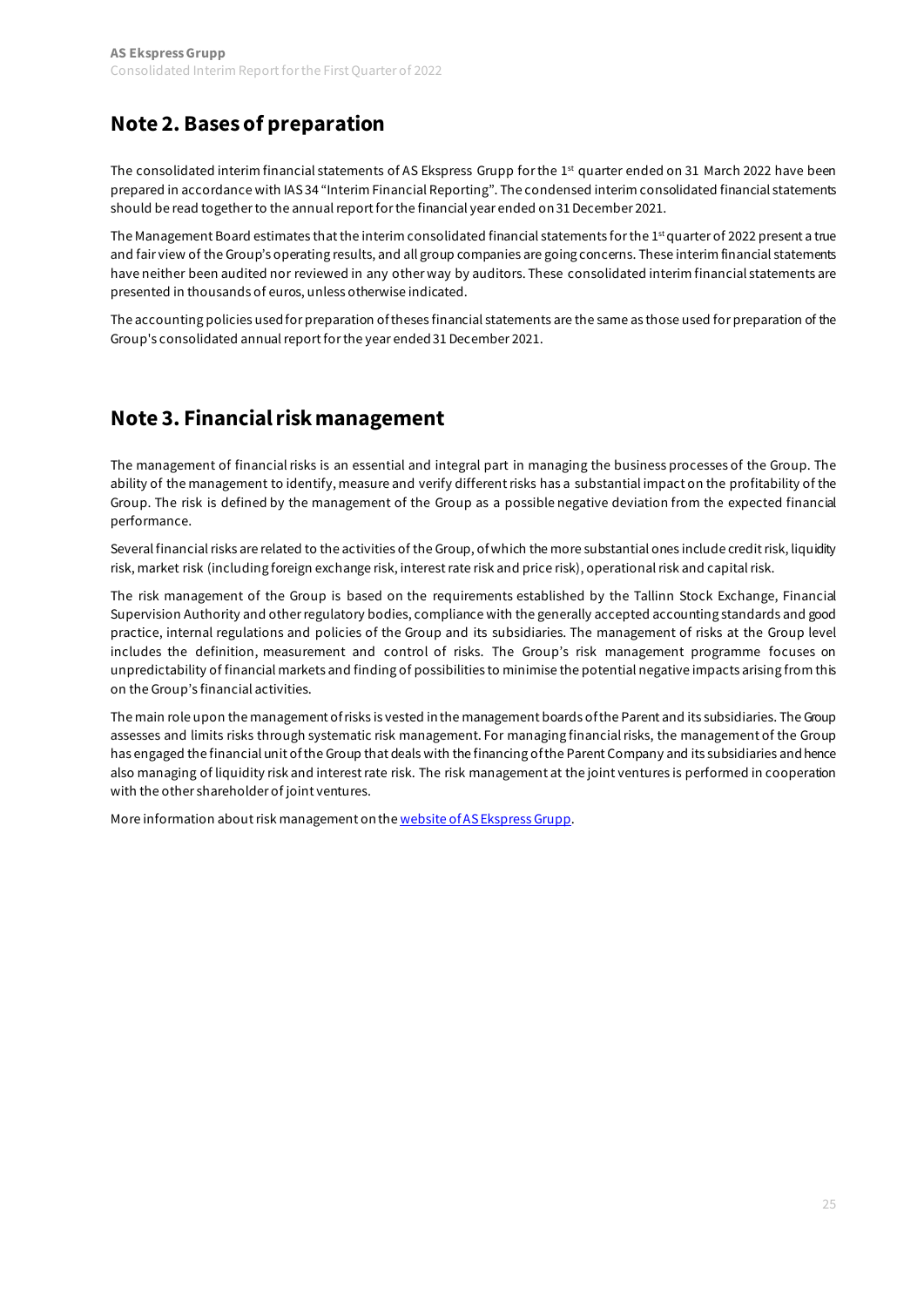## <span id="page-25-0"></span>**[Note 4. Property, plant and equipment and intangible assets](#page-18-0)**

| (EUR thousand)                                                 | <b>Property, plant and equipment</b> |              | <b>Intangible assets</b> |              |  |
|----------------------------------------------------------------|--------------------------------------|--------------|--------------------------|--------------|--|
|                                                                | Q1 2022                              | Q1 2021      | Q1 2022                  | Q1 2021      |  |
| <b>Balance at beginning of the period</b>                      |                                      |              |                          |              |  |
| Cost                                                           | 14 4 9 3                             | 42714        | 82081                    | 77076        |  |
| Accumulated depreciation and amortisation                      | (6529)                               | (28580)      | (21274)                  | (20441)      |  |
| <b>Carrying amount</b>                                         | 7964                                 | 14 134       | 60807                    | 56 635       |  |
| Acquisitions and improvements                                  | 1452                                 | 1861         | 404                      | 449          |  |
| Disposals (at carrying amount)                                 | (3)                                  | $\mathbf 0$  | $\Omega$                 | $\Omega$     |  |
| Write-down, write-off and impairment of non-<br>current assets | (39)                                 | $\mathbf 0$  | (51)                     | (1)          |  |
| Reclassification                                               | (5)                                  | 40           | $\mathbf{0}$             | (40)         |  |
| Acquired through business combinations                         | $\mathbf{0}$                         | $\mathbf{0}$ | 125                      | $\mathbf{0}$ |  |
| Depreciation and amortisation                                  | (588)                                | (749)        | (361)                    | (361)        |  |
| <b>Balance at end of the period</b>                            |                                      |              |                          |              |  |
| Cost                                                           | 15879                                | 44 5 38      | 82584                    | 77485        |  |
| Accumulated depreciation and amortisation                      | (7098)                               | (29252)      | (21660)                  | (20802)      |  |
| <b>Carrying amount</b>                                         | 8781                                 | 15286        | 60924                    | 56 682       |  |

## **[Note 5. Bank loans and borrowings](#page-18-0)**

|                                 | <b>Repayment term</b> |              |                               |                      |  |  |  |
|---------------------------------|-----------------------|--------------|-------------------------------|----------------------|--|--|--|
| (EUR thousand)                  | <b>Total amount</b>   | Up to 1 year | <b>Between</b><br>$1-5$ years | More than 5<br>years |  |  |  |
| <b>Balance as of 31.03.2022</b> |                       |              |                               |                      |  |  |  |
| Long-term bank loans            | 10930                 | 1590         | 9340                          | $\mathbf 0$          |  |  |  |
| <b>Notes</b>                    | 5000                  | $\mathbf{0}$ | $\mathbf{0}$                  | 5000                 |  |  |  |
| Lease liability                 | 5671                  | 1164         | 4507                          | $\mathbf{0}$         |  |  |  |
| <b>Total</b>                    | 21601                 | 2754         | 13847                         | 5000                 |  |  |  |
| Balance as of 31.12.2021        |                       |              |                               |                      |  |  |  |
| Long-term bank loans            | 11350                 | 1680         | 9670                          | $\mathbf{0}$         |  |  |  |
| <b>Notes</b>                    | 5000                  | $\mathbf{0}$ | $\mathbf{0}$                  | 5000                 |  |  |  |
| Lease liability                 | 5869                  | 1521         | 4348                          | $\mathbf{0}$         |  |  |  |
| <b>Total</b>                    | 22 2 19               | 3201         | 14 0 18                       | 5000                 |  |  |  |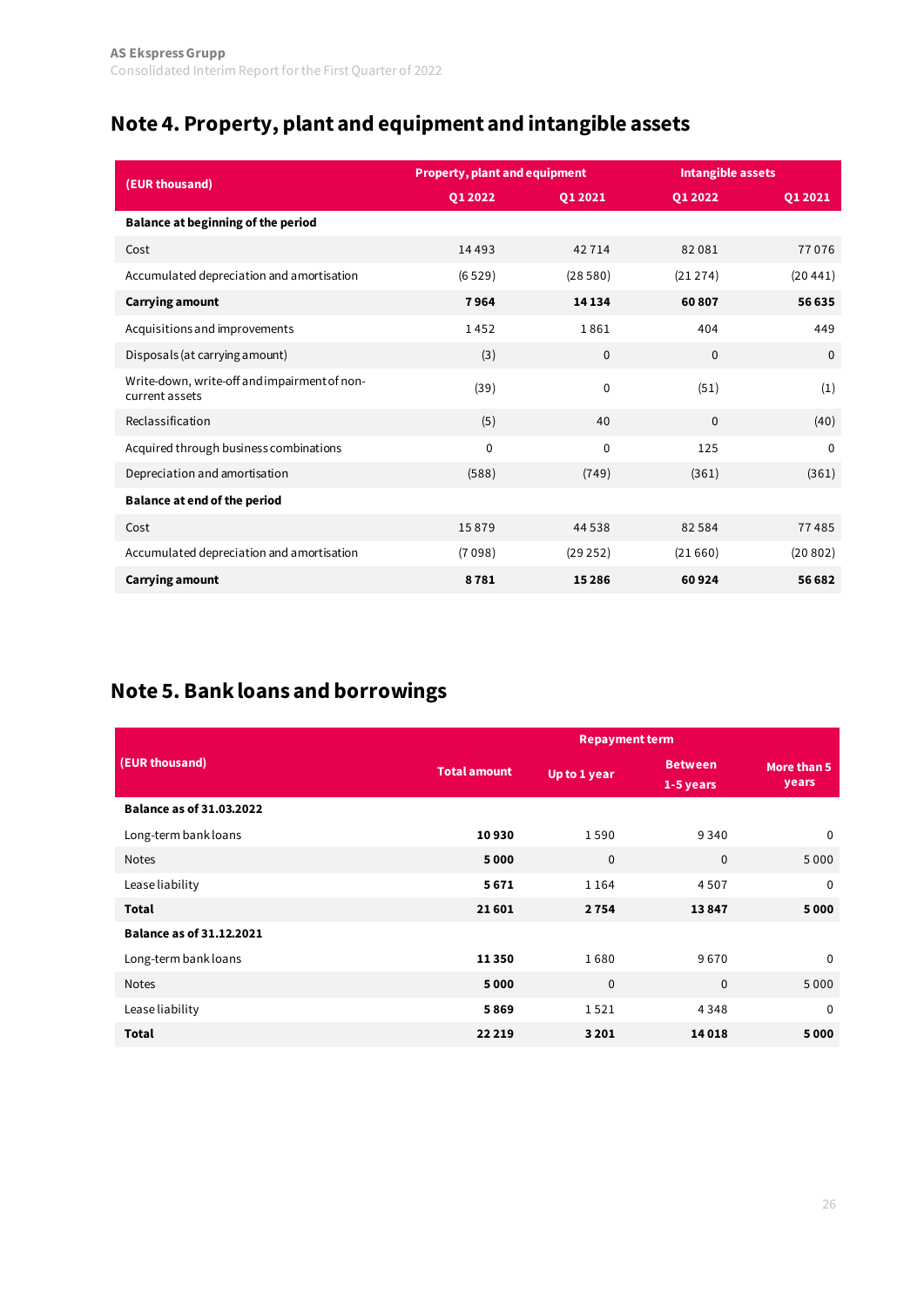## <span id="page-26-0"></span>**[Note 6. Segment reporting](#page-18-0)**

Operating segments have been specified by the management on the basis of the reports monitored by the Management Board of the Parent Company AS Ekspress Grupp. The Management Board considers the business from the company perspective.

Starting from September 2021, the Group has only one continued operating segment, i.e. the media segment.

**Media segment:** management of online news portals and classified portals, advertising sales in own portals in the Baltics and publishing of newspapers, magazines, customer and advertising fliers, publishing and publication of books as well as sale of digital outdoor advertising in Estonia and Latvia. The media segment also includes organisation of the technology and innovation conference *Login* in Lithuania and operation of the electronic ticket sales platform [\(bilesuparadize.lv](http://www.bilesuparadize.lv/)) and box offices in Latvia, and production studio for content creation in Lithuania.

This segment includes subsidiaries Ekspress Meedia AS (Estonia), AS Delfi (Latvia), UAB Delfi (Lithuania), OÜ Hea Lugu (Estonia), D Screens SIA (Latvia), Digital Matter (Lithuania, Estonia, Latvia), Linna Ekraanid OÜ (Estonia), Babahh Media OÜ (Estonia), SIA Biļešu Paradīze (Latvia), Videotinklas UAB (Lithuania) and Geenius Meedia OÜ (Estonia).

The revenue of the **media segment** is derived from sale of advertising banners and other advertising space and products and digital subscriptions in its own portalsin Estonia, Latvia and Lithuania. Sale of advertising space in newspapers and magazines, revenue from subscriptions and single copy sales of newspapers and magazines. Sale of books and miscellaneous book series, services fees for preparation of customer fliers and other projects. In additionsale of digital outdoor advertising and electronic ticket sales platforms in Estonia and Latvia.

The **Group's corporate functions** are shown separately and they do not form a separate business segment. It includes the Parent Company AS Ekspress Grupp, which provides legal advisory and IT services to its group companies and Ekspress Finants OÜ, which provides accounting services to group companies.

The Management Board assesses the performance of the operating segments based on revenue, EBITDA and the EBITDA margin. Internal management fees and goodwill impairment are not included in segment results.

According to the estimate of the Parent Company's management, the inter-segment transactions have been carried out on an arm's length basis and they do not differ significantly from the conditions of the transactions concluded with third parties.

| 01 20 22<br>(EUR thousand)         | Media | <b>Corporate</b><br><b>functions</b> | <b>Eliminations</b> | <b>Total Group</b> |
|------------------------------------|-------|--------------------------------------|---------------------|--------------------|
| <b>Sales to external customers</b> | 13047 | 379                                  | 0                   | 13426              |
| Inter-segment sales                | 34    | 713                                  | (747)               | $\mathbf 0$        |
| Total segment sales                | 13081 | 1092                                 | (747)               | 13426              |
| <b>EBITDA</b>                      | 893   | (230)                                | (46)                | 616                |
| <b>EBITDA</b> margin               | 7%    |                                      |                     | 5%                 |
| Depreciation                       |       |                                      |                     | 948                |
| Operating profit /(loss)           |       |                                      |                     | (332)              |
| Investments                        |       |                                      |                     | 1857               |

| 01 20 21<br>(EUR thousand)         | <b>Media</b> | <b>Corporate</b><br><b>functions</b> | <b>Eliminations</b> | <b>Total Group</b> |
|------------------------------------|--------------|--------------------------------------|---------------------|--------------------|
| <b>Sales to external customers</b> | 10 640       | 362                                  | $\mathbf 0$         | 11002              |
| Inter-segment sales                | 16           | 690                                  | (706)               | $\mathbf{0}$       |
| Total segment sales                | 10656        | 1052                                 | (706)               | 11 002             |
| <b>EBITDA</b>                      | 795          | (179)                                | (20)                | 596                |
| <b>EBITDA</b> margin               | 7%           |                                      |                     | 5%                 |
| Depreciation                       |              |                                      |                     | 807                |
| Operating profit /(loss)           |              |                                      |                     | (211)              |
| Investments                        |              |                                      |                     | 2 1 2 7            |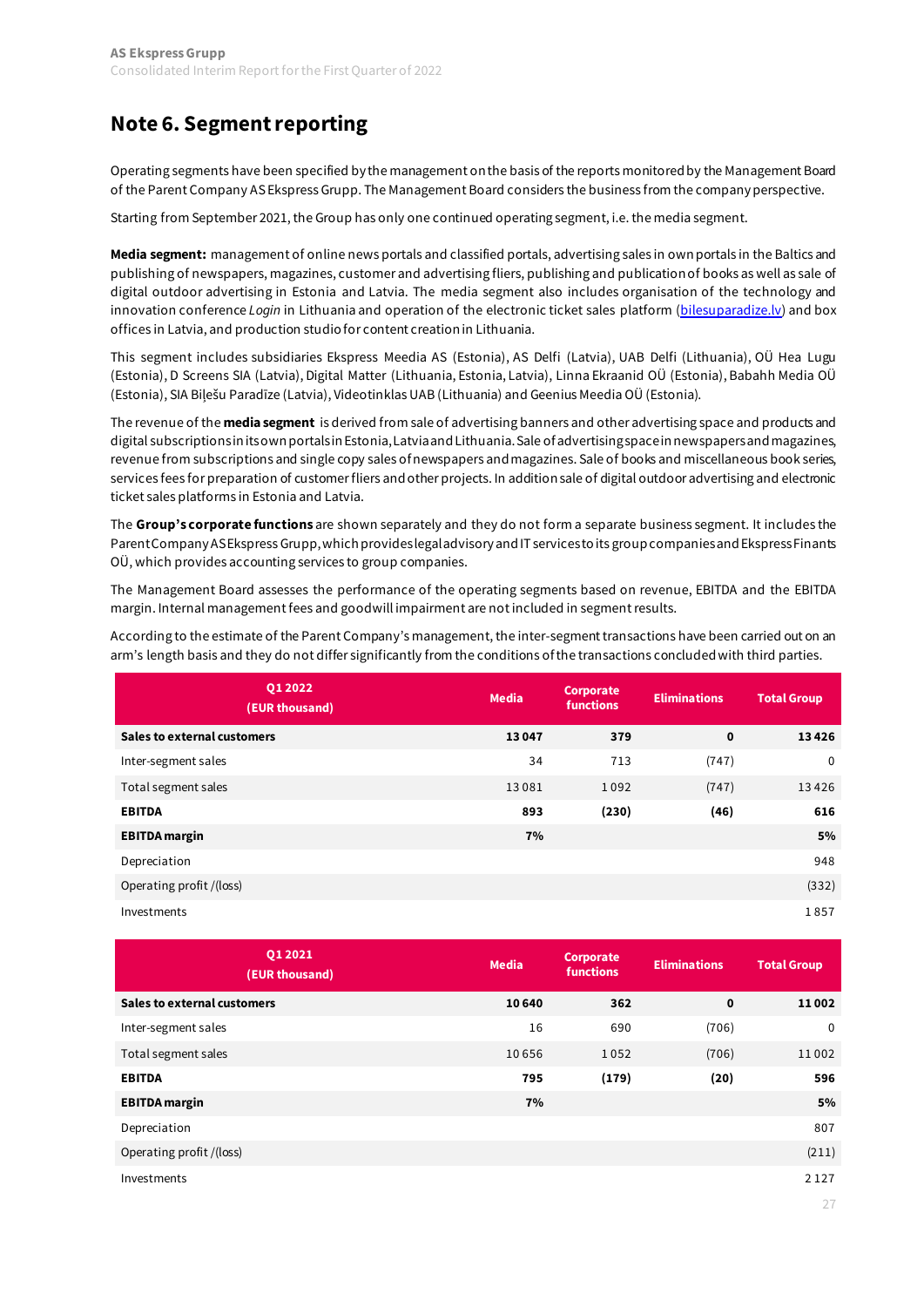## <span id="page-27-0"></span>**[Note 7. Discontinued operation](#page-18-0)**

In September 2021, AS Ekspress Grupp sold its 100% ownership interest in its subsidiary Printall AS. The management decided to sell Printall AS in order to exit from a business sector that doesn't match with Group's strategy and sector with a significant CAPEX requirements. As a result of the transaction, the capital is released for financing Group's continued growth in digital media.

In accordance with the decision ofthe extraordinary general meeting of shareholders of AS Ekspress Grupp from 13 July 2021, AS Ekspress Grupp and OÜ Trükitung concluded a sales agreement on 3 September 2021, according to which Ekspress Grupp sold its 100% ownership interest in its subsidiary Printall AS. The transaction was completed as of 6 September 2021, from which the business of Printall AS is reported in the consolidated financial statements as a discontinued operation and comparable data are presented for continuing operations, where the revenues and expenses of discontinued operations are shown in a separate line in the comprehensive income statement "Gain/-loss from discontinued operations".

The effect of the sales transaction on the Group's financial statements is disclosed in more detail in the consolidated financial statements of the Group for the year ended 31 December 2021.

### **[Note 8. Earnings per share](#page-18-0)**

**Basic earnings per share** have been calculated by dividing the profit attributable to equity holders of the Parent Company by the weighted average number of shares outstanding during the period. Treasury shares owned by the Parent Company are not taken into account as shares outstanding.

**Diluted earnings per share** have been calculated by dividing the profit attributable to equity holders of the Parent Company by the weighted average number of shares outstanding during the period, taking into account the number of shares potentially issued. Treasury shares owned by the Parent Company are not taken into account as shares outstanding.

|                                                                                                              |                                 | 01 2022                          |              |                                 | 01 2021                          |              |
|--------------------------------------------------------------------------------------------------------------|---------------------------------|----------------------------------|--------------|---------------------------------|----------------------------------|--------------|
| <b>EUR</b>                                                                                                   | <b>Continuing</b><br>operations | <b>Discontinued</b><br>operation | <b>Total</b> | <b>Continuing</b><br>operations | <b>Discontinued</b><br>operation | <b>Total</b> |
| Profit / (loss) attributable to equity<br>holders                                                            | (510858)                        | 0                                | (510858)     | (445904)                        | 180 469                          | (265435)     |
| Average number of ordinary shares<br>at the end of the period                                                | 30 283 354                      | 30 283 354                       | 30 283 354   | 30 135 920                      | 30 135 920                       | 30 135 920   |
| Number of ordinary shares<br>potentially issued as the part of<br>option program<br>at the end of the period | 1064071                         | 1064071                          | 1064071      | 1 183 0 12                      | 1 183 0 12                       | 1 183 0 12   |
| Basic earnings per share                                                                                     | (0.02)                          | 0.00                             | (0.02)       | (0.01)                          | 0.01                             | (0.01)       |
| Diluted earnings per share                                                                                   | (0.02)                          | 0.00                             | (0.02)       | (0.01)                          | 0.01                             | (0.01)       |

|                                                                                                        | <b>12 months 2021</b>           |                                  |               |  |  |  |
|--------------------------------------------------------------------------------------------------------|---------------------------------|----------------------------------|---------------|--|--|--|
| <b>EUR</b>                                                                                             | <b>Continuing</b><br>operations | <b>Discontinued</b><br>operation | <b>Total</b>  |  |  |  |
| Profit / (loss) attributable to equity holders                                                         | 4 1 1 9 0 0 7                   | (1875904)                        | 2 2 4 3 1 0 3 |  |  |  |
| Average number of ordinary shares at the end of the period                                             | 30 243 148                      | 30 243 148                       | 30 243 148    |  |  |  |
| Number of ordinary shares potentially issued as the part of option program<br>at the end of the period | 1064071                         | 1 0 6 4 0 7 1                    | 1064071       |  |  |  |
| <b>Basic earnings per share</b>                                                                        | 0.14                            | (0.06)                           | 0.07          |  |  |  |
| Diluted earnings per share                                                                             | 0.13                            | (0.06)                           | 0.07          |  |  |  |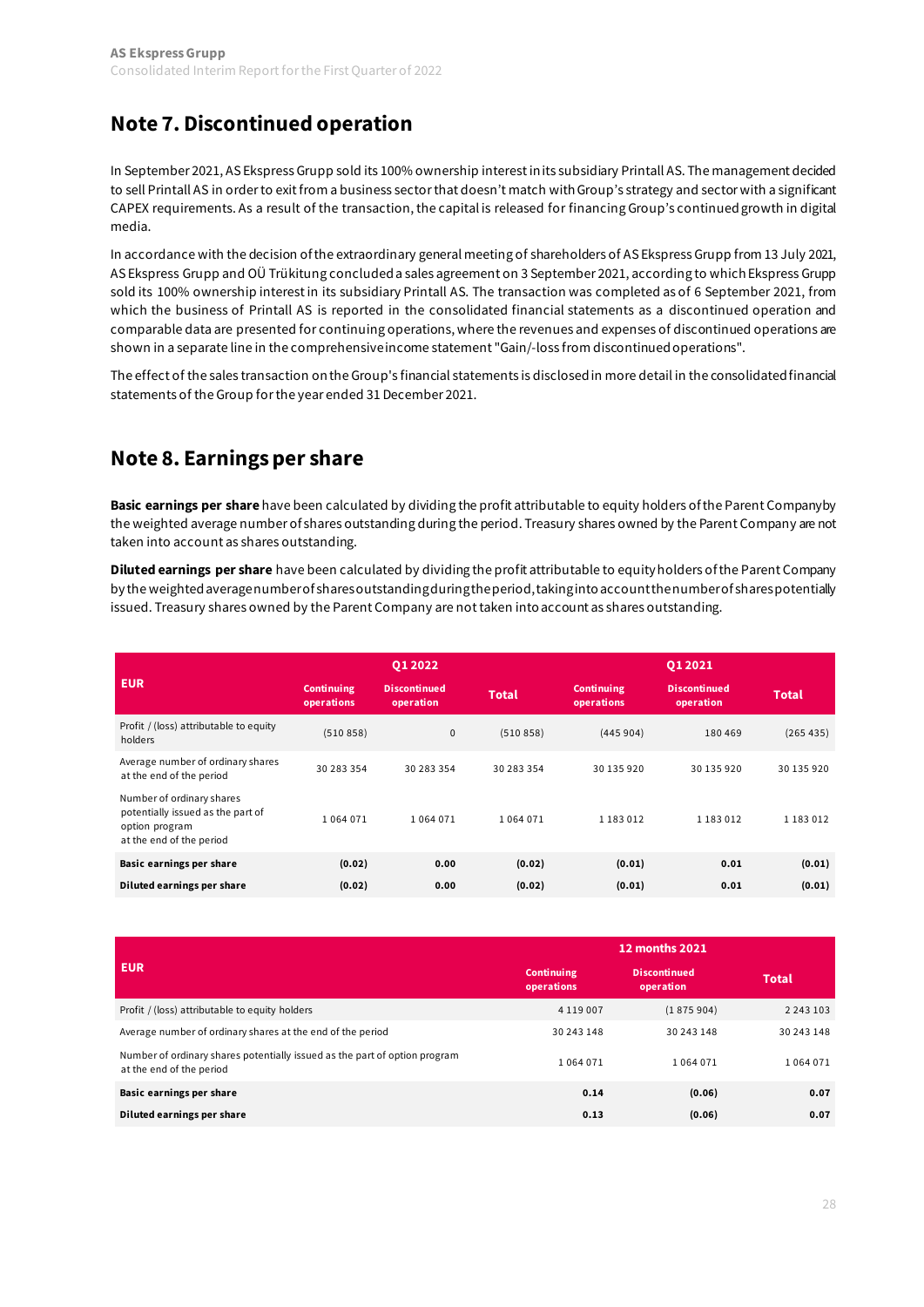## <span id="page-28-0"></span>**[Note 9. Share option plan](#page-18-0)**

#### **Program approved in 2017**

In June 2017, the General Meeting of Shareholders approved the share option plan for key employees, which was mostly exercised at the end of 2020 and in the 1<sup>st</sup> quarter of 2021.

By 31 March 2022, the balance of issued options of the share option plan approved in 2017 was 45 thousand (as of 31.12.2021: 69 thousand options issued), each of which grants the right to receive one share of the company free of charge. As at 31 December 2021 all options are vested and can be exercised during 2022. The liability of the above mentioned stock options amounted to EUR 35 thousand as at 31 March 2022 (31.12.2021: EUR 72 thousand).

### **Program approved in 2020**

In September 2020, the General Meeting of Shareholders approved a new share option plan for the management of AS Ekspress Grupp and its group companies for the period 2021-2023. As of 31 March 2022 total amount of share options granted was 1 064 thousand (31.12.2021: 1 064 thousand), each giving a right to acquire one share at the nominal price (currently 60 euro cents) of the shares at the time of the issuing the options. The options are vesting proportionally 1/3 per year over three-year period. The exercise of the options and issue of the shares shall be performed by means of an increase of the share capital of AS Ekspress Grupp and issue of new shares that shall take place in Q1 2024.

Upon approving the share option, the option was recognised at its fair value and recognised on the one hand in the profit or loss statement as labour cost and, on the other hand, as a share option reserve in equity. As of 31 March 2022 this reserve totalled EUR 45 thousand (31.12.2021 EUR 36 thousand).

### **Program approved in 2022**

In February 2022,the General Meeting of Shareholders approved a new share option plan that entitles the option holders to acquire the shares of AS Ekspress Grupp in exchange for the underlying asset of the options issued by Geenius Meedia OÜ in 2020. Share option plan was approved up to 371 thousand options, each of which grants the right to receive one share of the company free of charge, with the exercise date May 2023. The exercise of these options will be performed in exchange for the own shares of Ekspress Grupp. No new shares shall be issued under this program. The program enables AS Ekspress Grupp to comply with the commitment arising from the purchase and sale agreement of the shares of Geenius Meedia OÜ entered into on 17 December 2021. As of 31 March 2022, the liability of the mentioned share option amounted to EUR 378 thousand (31.12.2021: EUR 378 thousand).

## **[Note 10. Equity and dividends](#page-18-0)**

### **Share capital**

As of 31 March 2022, the company's share capital is EUR 18 478 105 (31.12.2021: EUR 18 478 105), which is divided into 30 796 841 (31.12.2021: 30 796 841) shares with the nominal value of 0.60 euros per share.

The maximum amount of share capital as stipulated by the articles of association is EUR 25 564 656.

### **Treasury shares**

In 2021, within the framework of the share option plan the option owners were transferred 374 611 shares and bought back 547 162 shares. As a result, the balance of treasury shares increased by EUR 175 thousand.

In the 1<sup>st</sup> quarter of 2022, within the framework of the share option plan the option owners were transferred 21 844. As a result, the balance of treasury shares decreased by EUR 17 thousand.

As of 31 March 2022, the Company had 492 128 treasury shares (31.12.2021: 513 972) in the total amount of EUR 367 thousand (31.12.2021: EUR 384 thousand). 440 thousand treasury shares to be used for the share option plans due to be exercised in 2022 and 2023.

### **Dividends**

In February 2022, the Management Board of the Group made a proposal to the shareholders to distribute dividends from the net profit of 2021 in the amount of 5 euro cents per share, i.e. in the total amount of EUR 1.51 million. As of 28.04.2022, the shareholders Hans Luik and HHL Rühm OÜ have submitted a new draft resolution to pay dividends of 8 euro cents per share,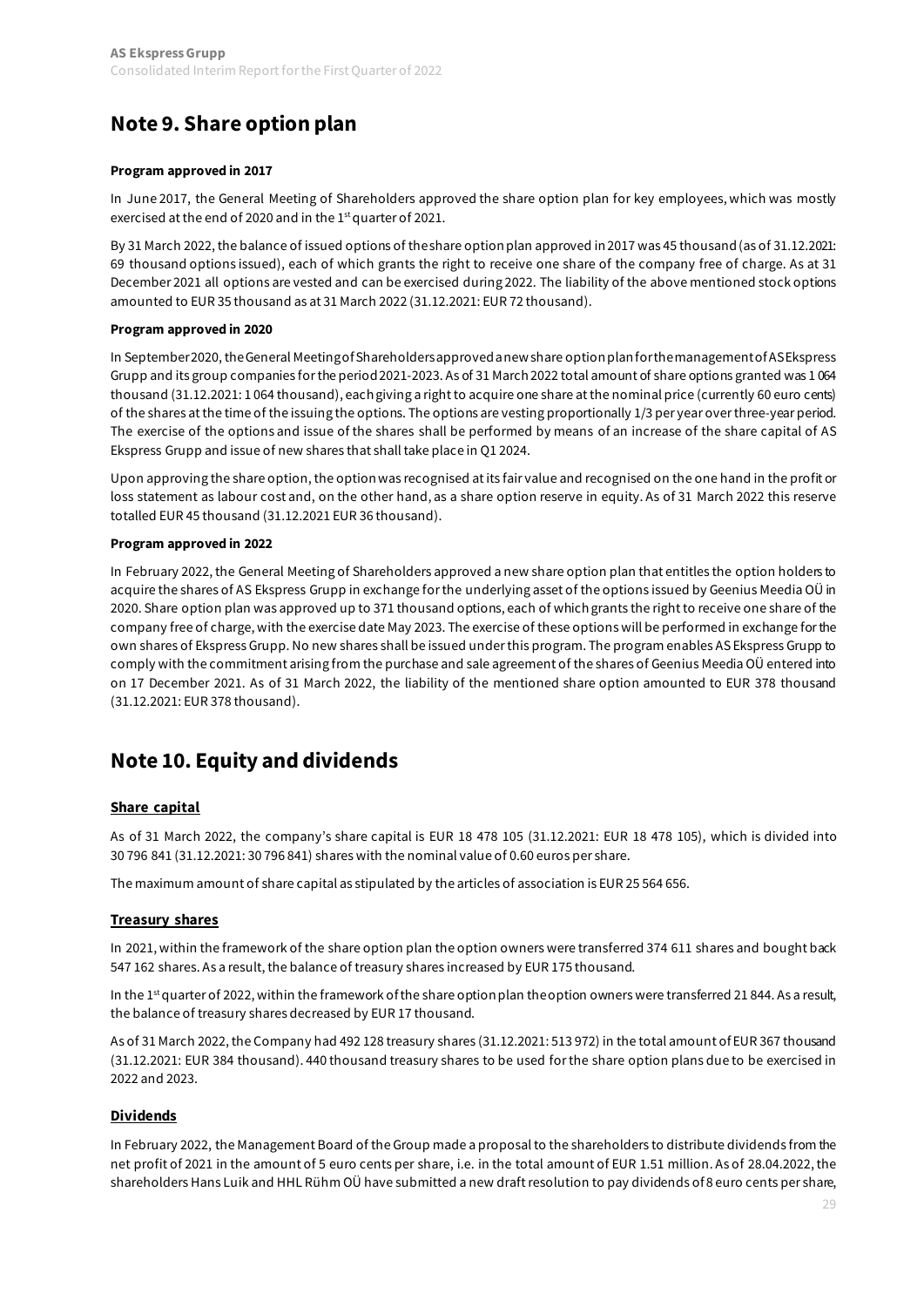<span id="page-29-0"></span>i.e. in the total amount of EUR 2.42 million. The decision on dividend distribution will be made at the General Meeting of Shareholders on 2 May 2022.

In 2021, in conjunction with the sale of Printall AS, the Group paid an extraordinary dividend of 10 euro cents per share to its shareholders in the total amount of EUR 3.03 million. Shareholder resolutions were adopted without calling the extraordinary general meeting of shareholders on 4 November 2021.

As of 31 March 2022, it is possible to distribute dividends without income tax payment in the total amount of EUR 24.9 million.

## **[Note 11. Related party transactions](#page-18-0)**

Transactions with related parties are transactions with Key Management Personnel and companies controlled by the Key Management Personnel, associates and joint ventures.

The Key Management Personnel are members of the Group's and Group companies' Supervisory Board and Management Board.

The ultimate controlling individual of AS Ekspress Grupp is Hans H. Luik.

The Group has purchased from (goods for resale, manufacturing materials, non-current assets) and sold its goods and services to (lease of non-current assets, management services, other services) to the following related parties.

| (EUR thousand)                                           | 01 20 22     |                  | 31.03.2022         |                 | 31.12.2021         |                 |
|----------------------------------------------------------|--------------|------------------|--------------------|-----------------|--------------------|-----------------|
|                                                          | <b>Sales</b> | <b>Purchases</b> | <b>Receivables</b> | <b>Payables</b> | <b>Receivables</b> | <b>Payables</b> |
| Companies controlled by the Key<br>Management Personnel* | 34           | 678              | 712                | 359             | 717                | 252             |
| Associates                                               | 41           | $\Omega$         | 177                | $\Omega$        | 192                | $\mathbf{0}$    |
| Joint ventures                                           | 364          | 516              | 146                | 217             | 145                | 226             |
| <b>Total</b>                                             | 439          | 1194             | 1035               | 576             | 1055               | 478             |

| (EUR thousand)                                           | 01 20 21     |                  | 31.03.2021         |                 | 31.12.2020         |                 |
|----------------------------------------------------------|--------------|------------------|--------------------|-----------------|--------------------|-----------------|
|                                                          | <b>Sales</b> | <b>Purchases</b> | <b>Receivables</b> | <b>Payables</b> | <b>Receivables</b> | <b>Payables</b> |
| Companies controlled by the Key<br>Management Personnel* |              | 104              | $\Omega$           |                 |                    | 9               |
| Associates                                               | 38           | 9                | 180                | 5               | 186                | $\mathbf{0}$    |
| Joint ventures                                           | 563          | 467              | 248                | 340             | 218                | 197             |
| <b>Total</b>                                             | 602          | 581              | 428                | 352             | 405                | 206             |

*\* since September 2021, Printall AS is a company related to a member of the Supervisory Board, and transactions and balances related to Printall AS are reported in the line "Companies controlled by the Key Management Personnel". Previously, Printall AS was a Group company and transactions and balances related to it are not reflected in the note "Related party transactions".*

## **[Note 12. Contingent assets and liabilities](#page-18-0)**

On 28 April 2020, Harju County Court forwarded a statement of claim of MM Grupp OÜ to AS Ekspress Meedia, in which MM Grupp OÜ demands EUR 2.0 million from AS Ekspress Meedia for compensation of non-patrimonial or alternatively future patrimonial damages caused by the publication of allegedly false factual allegations. On 17 March 2021, Harju County Court made a decision in the action of MM Grupp OÜ against AS Ekspress Meedia, in which the court dismissed the claim for the compensation of damage in the amount of EUR 2.0 million and satisfied the action in the claim to refute one factual allegation. The court ordered both parties to cover their own procedural expenses. MM Grupp OÜ appealed the judgement to Tallinn Circuit Court. On 2 February 2022, Tallinn Circuit Court ruled in favour of AS Ekspress Meedia in an action brought by MM Grupp OÜ pertaining to rebuttal of false data and compensation for damages. The procedural costs at both instances shall be borne by the plaintiff. MM Grupp OÜ appealed in cessation to the Supreme Court.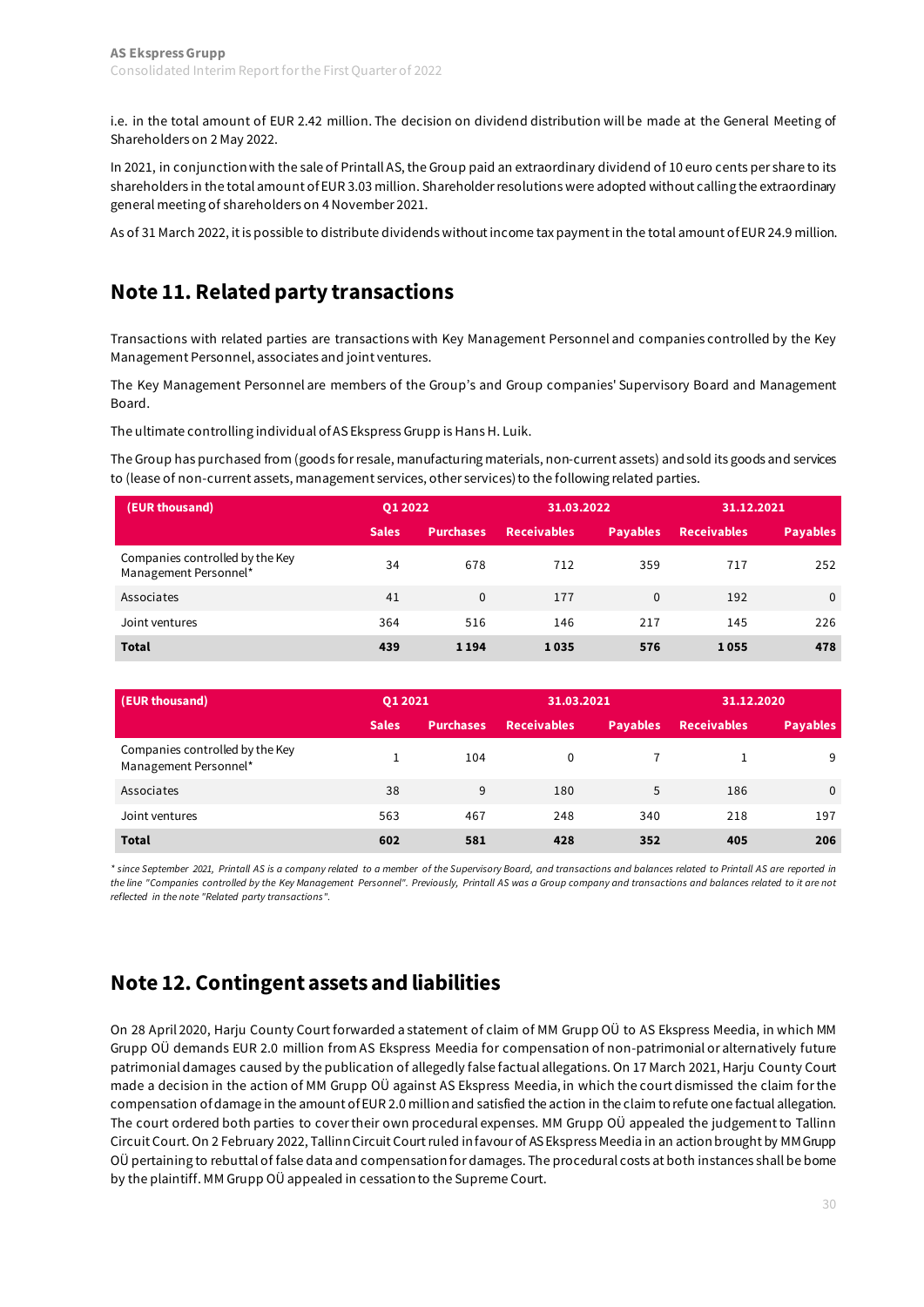# <span id="page-30-0"></span>**[Management Board's confirmation of the Group's](#page-1-0)  [interim financial statements](#page-1-0)**

The Management Board confirms that the management report and interim consolidated financial statements of AS Ekspress Grupp disclosed on pages 3 to 33present a true and fair view of the key events which have occurred during the reporting period and their effect on the Group's financial position, results and cash flows, and they include a description of major risks and related party transactions of great significance.

| Mari-Liis Rüütsalu | chairman of the Management Board | signed digitally | 28.04.2022 |
|--------------------|----------------------------------|------------------|------------|
| Signe Kukin        | member of the Management Board   | signed digitally | 28.04.2022 |
| Kaspar Hanni       | member of the Management Board   | signed digitally | 28.04.2022 |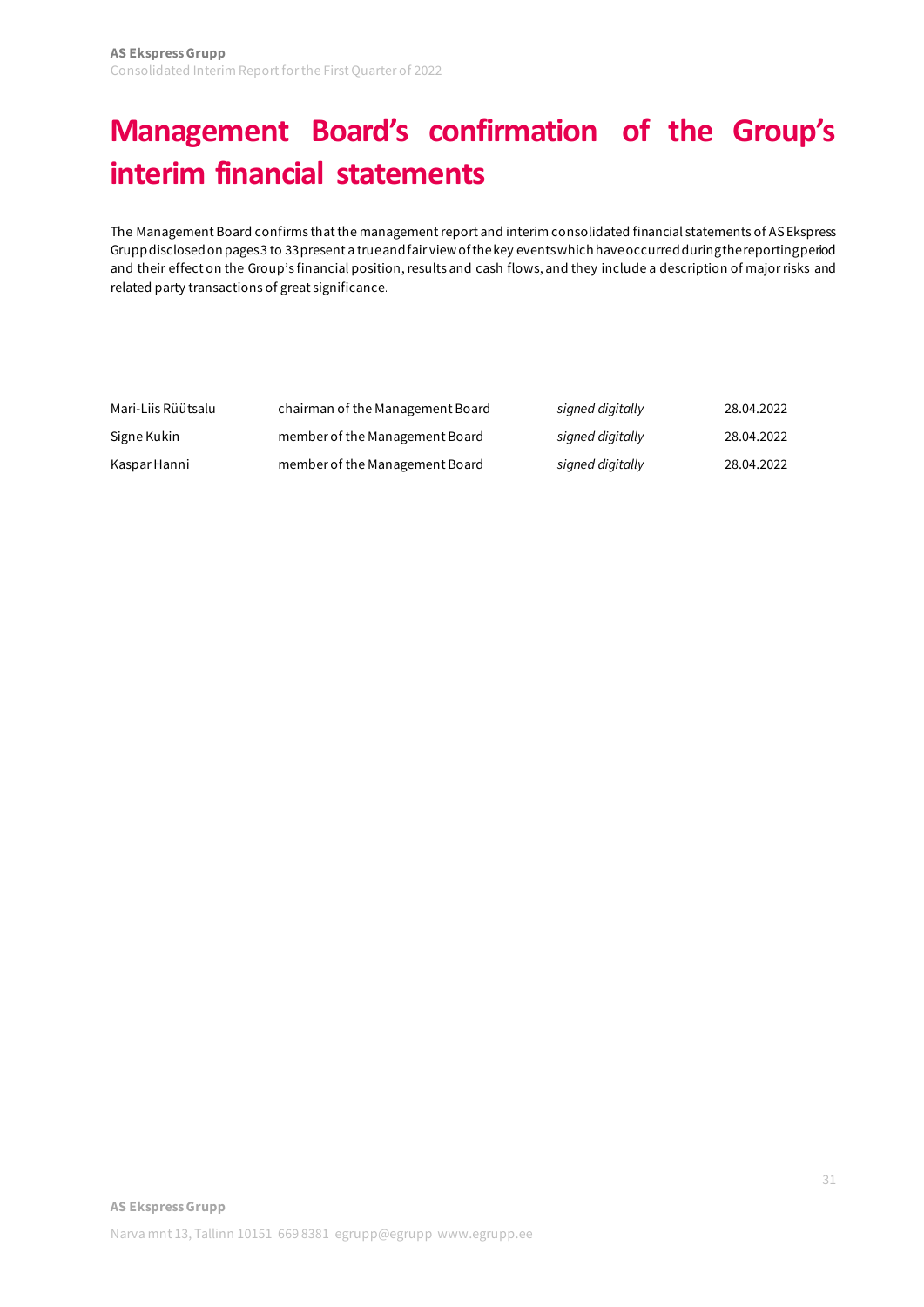# <span id="page-31-0"></span>**[BRIEF OVERVIEW OF THE GROUP](#page-1-0)**

Ekspress Grupp with its more than 30-year history is the leading media group in the Baltic States that owns five media companies in Estonia, Latvia and Lithuania. In addition, the Group owns several portals and companies providing digital entertainment solutions. It organises cultural and sports as well as other events on socially important topics in all Baltic States. The key focus is to provide the best solutions to media consumers, advertising customers and cooperation partners using modern digital solutions and services.

- **Key activity:** production of journalistic content and sale of advertisements to digital platforms in all Baltic States. Publishing of newspapers, magazines and books in Estonia.
- **Key activities are supported by** IT development, solutions of audio-visual production, rental of advertising space, home delivery of paper periodicals.
- **Development of digital business lines:** in 2021, the Group exited the printing segment after which the Group's revenue base became almost entirely digital. At the end of 2021, digital products/services contributed 76% to the Group's total revenue.
- Management of the **ticket sales platform**and **ticket sales sites** in Estonia and Latvia.
- Advertising sales on **digital outdoor screens** in Estonia and Latvia.
- Importance of organisation of**entertainment events and thematic conferences**will increase.

#### **The customers of Ekspress Grupp are divided into three major groups:**

- $\triangleright$  Consumers of media content (both retail and business customers),
- $\triangleright$  Advertising buyers,
- $\triangleright$  Other private and legal customers that buy the services of group companies.

In 2021, Ekspress Grupp reinforced its positions in all areas of operation. In the financial year, the ongoing spread of the coronavirus significantly impacted the work of group companies, primarily challenging the work procedures of media publications and turning other services digital.

The shares of AS Ekspress Grupp have been listed on NASDAQ Tallinn Stock Exchange since 5 April 2007. The key shareholder is Hans H. Luik, whose ownership interest as the final beneficiary through various entities is 73.23%.

## **Ekspress Grupp in figures (2021 – continuing operations)**



*\* The number of digital subscriptions also includes the figures of joint ventures.*